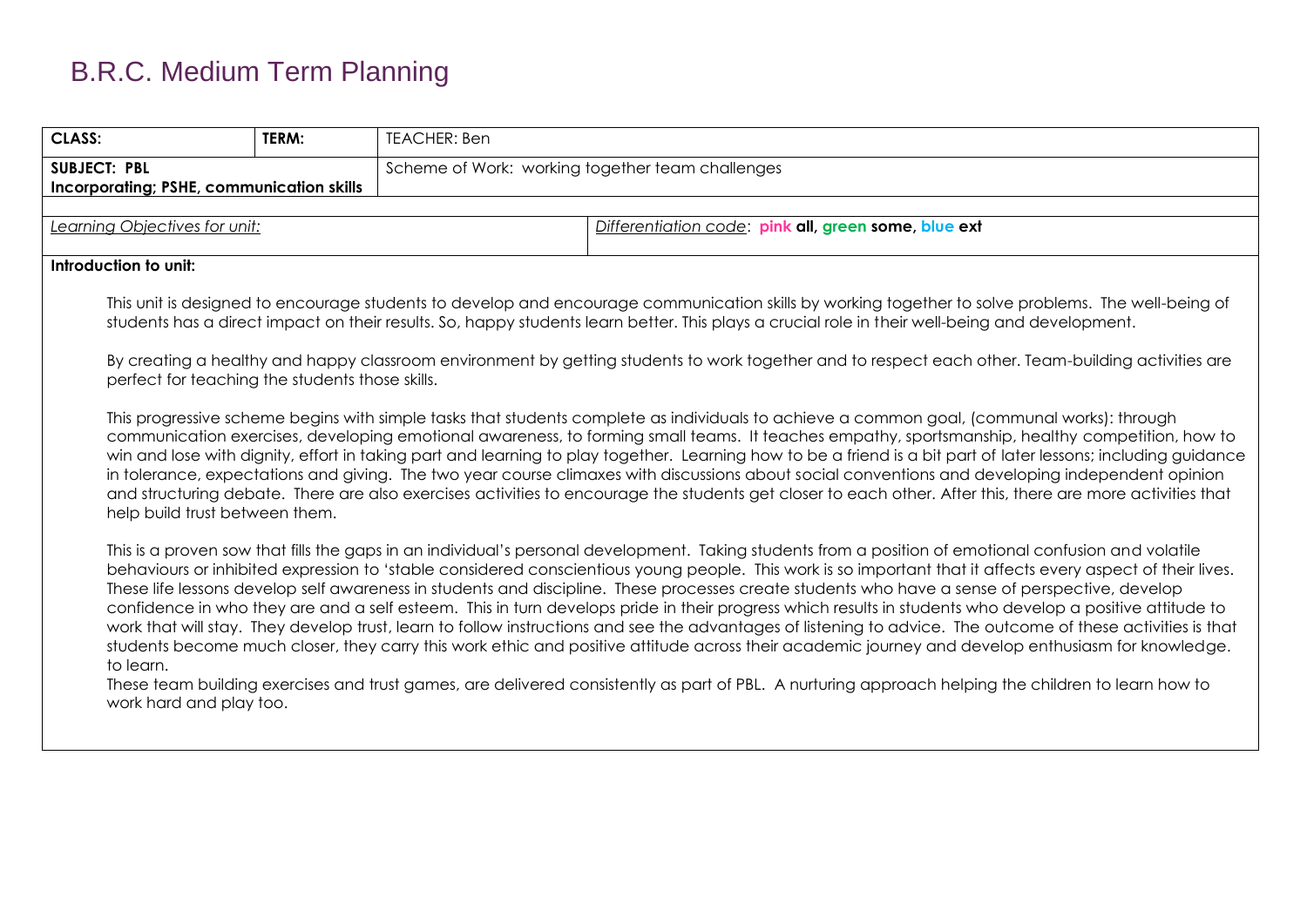|      | Unit Title: working together       |                                                                  |                                                                                                                                                                                                                                                                                                  |                                                                                                                                                                                                                                                                                                                                                                                                                                                                                                                                                                                                      |                      |                                                                                                                          |
|------|------------------------------------|------------------------------------------------------------------|--------------------------------------------------------------------------------------------------------------------------------------------------------------------------------------------------------------------------------------------------------------------------------------------------|------------------------------------------------------------------------------------------------------------------------------------------------------------------------------------------------------------------------------------------------------------------------------------------------------------------------------------------------------------------------------------------------------------------------------------------------------------------------------------------------------------------------------------------------------------------------------------------------------|----------------------|--------------------------------------------------------------------------------------------------------------------------|
| Week | <b>Activity focus</b>              | Learning<br>objectives                                           | Success criteria                                                                                                                                                                                                                                                                                 | Possible teaching activities<br>& resources                                                                                                                                                                                                                                                                                                                                                                                                                                                                                                                                                          | Groups &<br>Staffing | Resources                                                                                                                |
|      | <b>Taking turns and</b><br>talking | Getting to know<br>each other                                    | Students talk about themselves<br>and or events they have been<br>part of whilst holding the conch.<br>Students listen whilst someone else<br>is talking                                                                                                                                         | Holding the conch<br>Introductions and weekly<br>reflection.<br>Only speaking when holding the<br>conch, listening to others when<br>they have it. Waiting and<br>holding opinion, asking to talk.                                                                                                                                                                                                                                                                                                                                                                                                   |                      | Object to hold i.e.<br>ball or something<br>significant that<br>can be passed<br>between students<br>with ease.          |
|      | <b>Team portraits</b>              | Getting to know<br>each other<br>Develop a sense<br>of belonging | Each student creates a self<br>portrait that best reflects their<br>personality<br>Students have fun during the<br>process<br>Students learn about each other<br>A display is produced with student<br>faces<br>Seeds are sown to help students<br>develop a sense of ownership of<br>their form | Show examples of group<br>portraits: including different<br>styles and techniques.<br>Set task objective: to create a<br>window display of our class<br>made of self portraits.<br>Give ideas for self expression<br>and options available:<br>1. Photocopy face<br>squidge.<br>2. Photographic print and<br>manipulate<br>Discuss class ideas / response (if<br>any). Split group appropriately<br>(according to task preference).<br>Set to task.<br>Students watch as collage is<br>created: (opportunity for opinion<br>share) ; tasks can be assigned to<br>assist; scissors (cutting portraits |                      | Photocopier<br>Camera<br>Scanner<br>For drawn or<br>manipulated<br>printed portraits:<br>Paper, pencils,<br>paints, pens |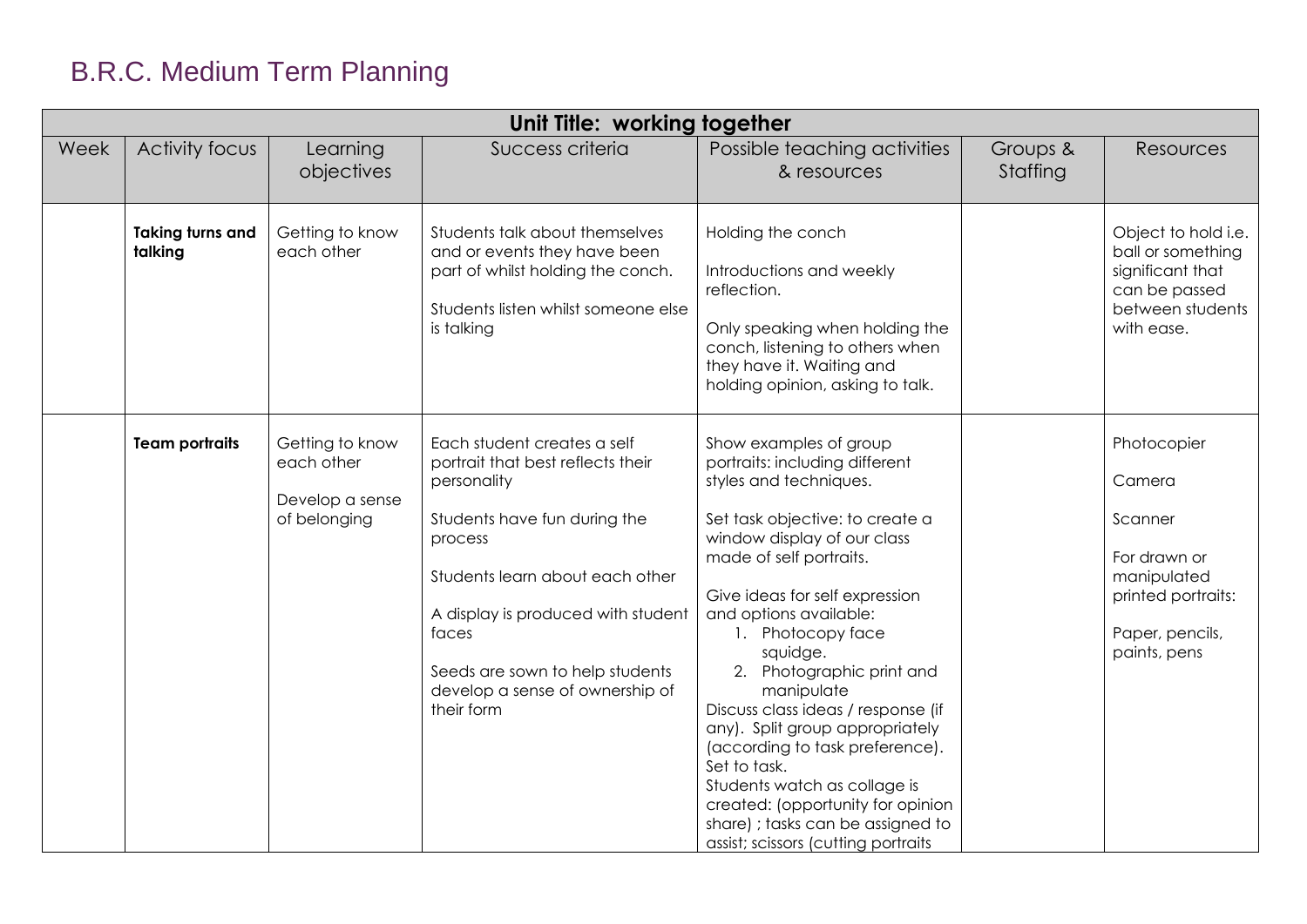|      | Unit Title: working together |                                                                  |                                                                                                                                                                                                                                                     |                                                                                                                                                                                                                                                                                                                                                                                                                                                                                                         |                      |                                              |
|------|------------------------------|------------------------------------------------------------------|-----------------------------------------------------------------------------------------------------------------------------------------------------------------------------------------------------------------------------------------------------|---------------------------------------------------------------------------------------------------------------------------------------------------------------------------------------------------------------------------------------------------------------------------------------------------------------------------------------------------------------------------------------------------------------------------------------------------------------------------------------------------------|----------------------|----------------------------------------------|
| Week | Activity focus               | Learning<br>objectives                                           | Success criteria                                                                                                                                                                                                                                    | Possible teaching activities<br>& resources                                                                                                                                                                                                                                                                                                                                                                                                                                                             | Groups &<br>Staffing | Resources                                    |
|      |                              |                                                                  |                                                                                                                                                                                                                                                     | appropriately)<br>Collage is displayed in window.                                                                                                                                                                                                                                                                                                                                                                                                                                                       |                      |                                              |
|      | <b>Team name</b>             | Getting to know<br>each other<br>Develop a sense<br>of belonging | Each student contributes to a<br>display<br>Students work together on<br>different elements for the display<br>Students have fun during the<br>process<br>Students learn about each other<br>Students develop a sense of<br>ownership of their form | Show examples of group<br>portraits: including different<br>styles and techniques.<br>Set task objective: to create a<br>window display of our class<br>name.<br>Give options for task<br>1. Numbers<br>2. Letters<br>3. Both.<br>Encourage self expression<br>creativity and ownership of<br>work.<br>Discuss class ideas / response (if<br>any).<br>Set to task.<br>Students engage in discussion<br>on how collage is created.<br>Collage is displayed in window.<br>Tasks can be assigned to assist |                      | Stencils, Paper,<br>pencils, paints,<br>pens |
|      | <b>Morning jobs</b>          | Developing a<br>beginning sense<br>of worth                      | Morning jobs are recognised<br>Beginning to form a sense of                                                                                                                                                                                         | Explain the context (use) of the<br>room, reward system, the<br>importance and responsibilities                                                                                                                                                                                                                                                                                                                                                                                                         |                      | Digital timetable<br>Display on<br>projector |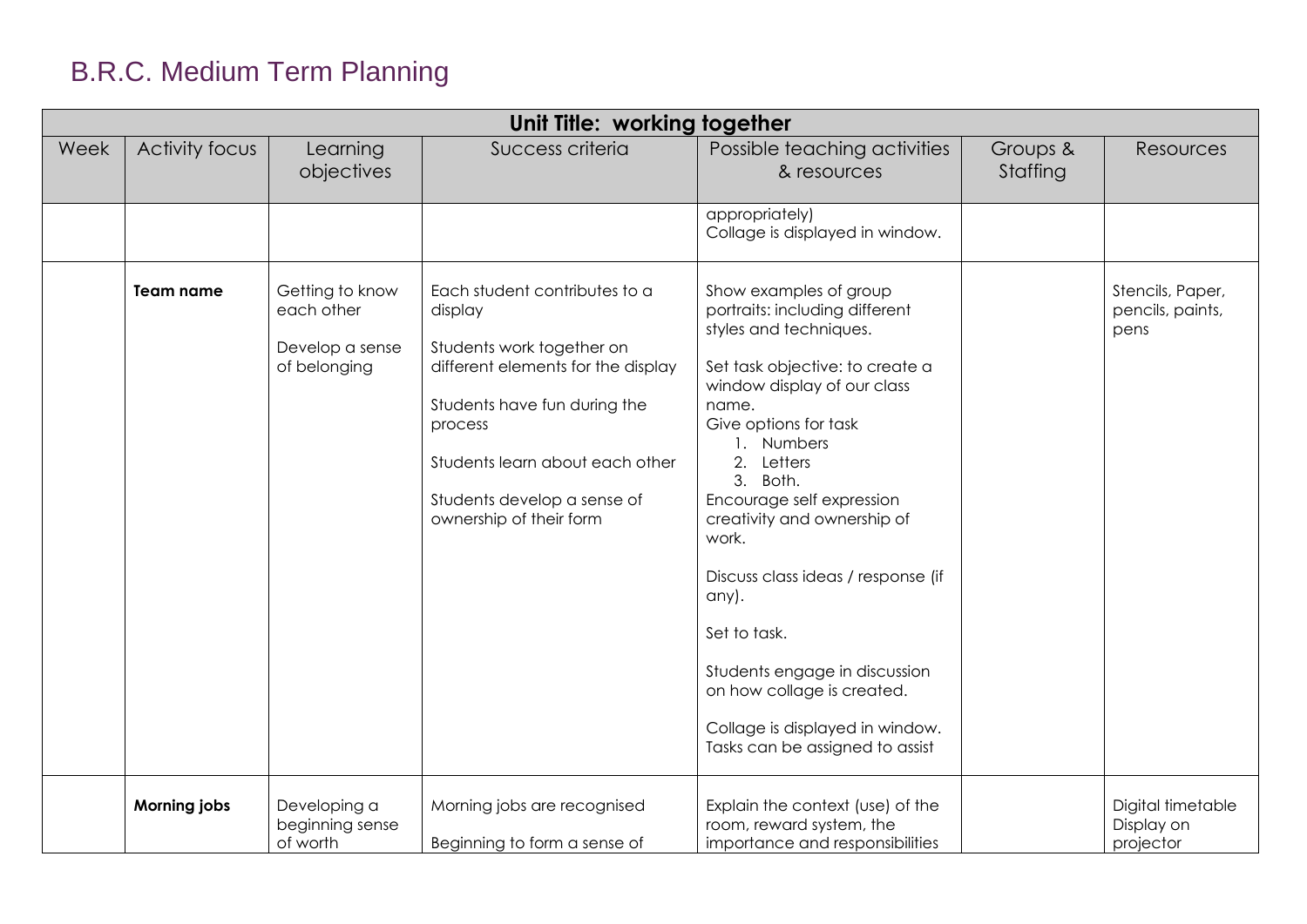|      |                    |                                                                                                                                                          | Unit Title: working together                                                                                                                                                                                                                                                                             |                                                                                                                                                                                                                                                                                                                                                                                                                                                                        |                      |                                                                                           |
|------|--------------------|----------------------------------------------------------------------------------------------------------------------------------------------------------|----------------------------------------------------------------------------------------------------------------------------------------------------------------------------------------------------------------------------------------------------------------------------------------------------------|------------------------------------------------------------------------------------------------------------------------------------------------------------------------------------------------------------------------------------------------------------------------------------------------------------------------------------------------------------------------------------------------------------------------------------------------------------------------|----------------------|-------------------------------------------------------------------------------------------|
| Week | Activity focus     | Learning<br>objectives                                                                                                                                   | Success criteria                                                                                                                                                                                                                                                                                         | Possible teaching activities<br>& resources                                                                                                                                                                                                                                                                                                                                                                                                                            | Groups &<br>Staffing | <b>Resources</b>                                                                          |
|      |                    | Developing<br>responsibility<br>Getting to know<br>each other<br>Develop a sense<br>of belonging<br>Understanding<br>the reward and<br>incentive system. | being part of a bigger picture (a<br>class team with a role)<br>Each student takes responsibility<br>for at least 2 jobs per week<br>Students begin to understand that<br>they are part of a group and<br>people will rely on them<br>Students recognise preferences                                     | of tutees in this class.<br>Explain jobs and options.<br>Ask for volunteers for each role.<br>Assign for those who don't:<br>lesson in responsibility and taking<br>opportunities when they present.<br>"if you don't have clear aims for<br>your life, you are set to be led by<br>those who do"<br>Morning jobs include:<br>1. Visual timetable<br>2. Reading lunch menu<br>3.<br>Cleaning and sanitising<br>Tidying<br>4.<br>Helping<br>5.<br>Watering plants<br>6. |                      | Printer<br>Drawing pins or<br>tape to display                                             |
|      | <b>Class rules</b> | Create a list of<br>class rules<br>Students voice an<br>opinion or<br>preference<br>Students engage<br>in debate                                         | Students express personal<br>preferences and triggers<br>Students have experience of first<br>structured debate<br>Students begin to take control of<br>their environment<br>Students begin to realise that their<br>opinion matters<br>Students are listened to<br>Students set a series of class rules | Introduce objective: to create a<br>list of agreeable class rules.<br>Explain the context and<br>requirement of rules; encourage<br>discussion.<br>Read through previous class<br>rules; give examples<br>Set students to task; creating<br>their own list of rules for their own<br>ideal world or class.<br>Read rues to class                                                                                                                                       |                      | Rough books<br>Writing media<br>Class computer<br>and display or<br>whiteboard<br>printer |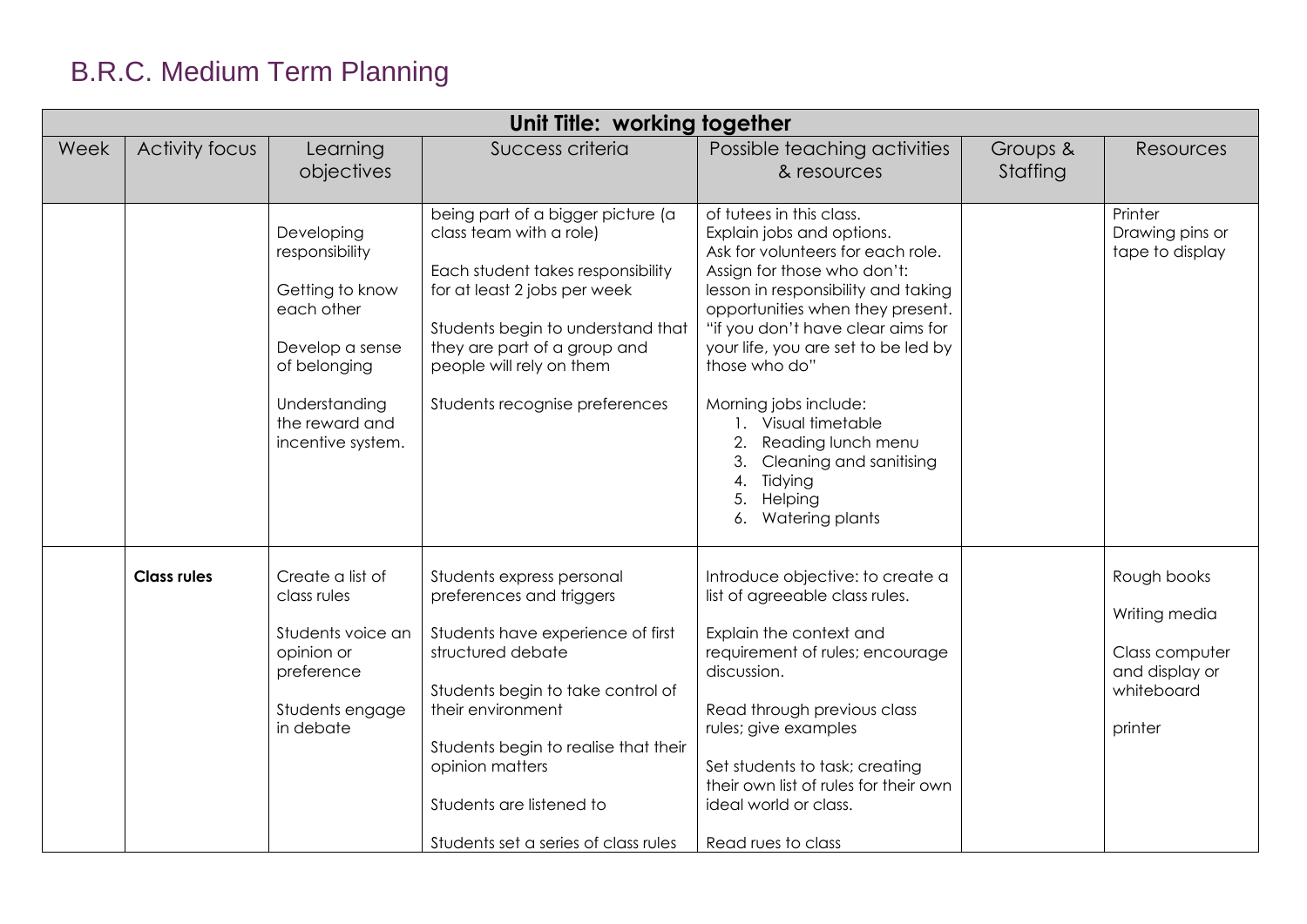|      | Unit Title: working together                                                |                                                                                                                                                                                 |                                                                                                 |                                                                                                                                                                                                                                                                                                                                                |                      |                                                                                                                                                                                                                                                                                                                  |
|------|-----------------------------------------------------------------------------|---------------------------------------------------------------------------------------------------------------------------------------------------------------------------------|-------------------------------------------------------------------------------------------------|------------------------------------------------------------------------------------------------------------------------------------------------------------------------------------------------------------------------------------------------------------------------------------------------------------------------------------------------|----------------------|------------------------------------------------------------------------------------------------------------------------------------------------------------------------------------------------------------------------------------------------------------------------------------------------------------------|
| Week | <b>Activity focus</b>                                                       | Learning<br>objectives                                                                                                                                                          | Success criteria                                                                                | Possible teaching activities<br>& resources                                                                                                                                                                                                                                                                                                    | Groups &<br>Staffing | <b>Resources</b>                                                                                                                                                                                                                                                                                                 |
|      |                                                                             |                                                                                                                                                                                 | to which they will abide.                                                                       | Discuss debate and decide<br>which ones to keep<br>Document and print class rules<br>Display and distribute<br>Have each student sign print for<br>wall display                                                                                                                                                                                |                      |                                                                                                                                                                                                                                                                                                                  |
|      | Zones of<br><b>Regulation</b>                                               | <b>Big associated</b><br>sow                                                                                                                                                    |                                                                                                 |                                                                                                                                                                                                                                                                                                                                                |                      |                                                                                                                                                                                                                                                                                                                  |
|      | <b>Exquisite corpse</b><br><b>Basic fun visual</b><br>communication<br>game | Communal<br>paired or small<br>group of 3-4<br>drawing exercise<br>Listen to<br>description<br>Understand that<br>others have<br>different<br>interpretations<br>than yourself. | Students follow instructions and<br>work together to produce a<br>hybrid monster                | Each student adds to a<br>composition in sequence, either<br>by<br>English version:<br>follow a rule (e.g.<br>"The adjective noun adverb ver<br>b the adjective noun."<br>as in "The black dog aggressively<br>chewed the smelly bone."<br>ART version:<br>By being allowed to see only the<br>end of what the previous person<br>contributed. |                      | This technique<br>was invented<br>by surrealists and<br>is similar to an<br>old parlour<br>game called Con<br>sequences in<br>which players<br>write in turn on a<br>sheet of paper,<br>fold it to conceal<br>part of the<br>writing, and then<br>pass it to the next<br>player for a<br>further<br>contribution |
|      | <b>Diaries and</b><br>emotional<br>diaries                                  | Develop a means<br>of self expression                                                                                                                                           | Students are able to reflect on<br>good and bad experiences /<br>events through a set period of | Conventions of a diary linked to<br>English skills<br>Bullet points can be used                                                                                                                                                                                                                                                                |                      | <b>Blank diary</b><br>proformas                                                                                                                                                                                                                                                                                  |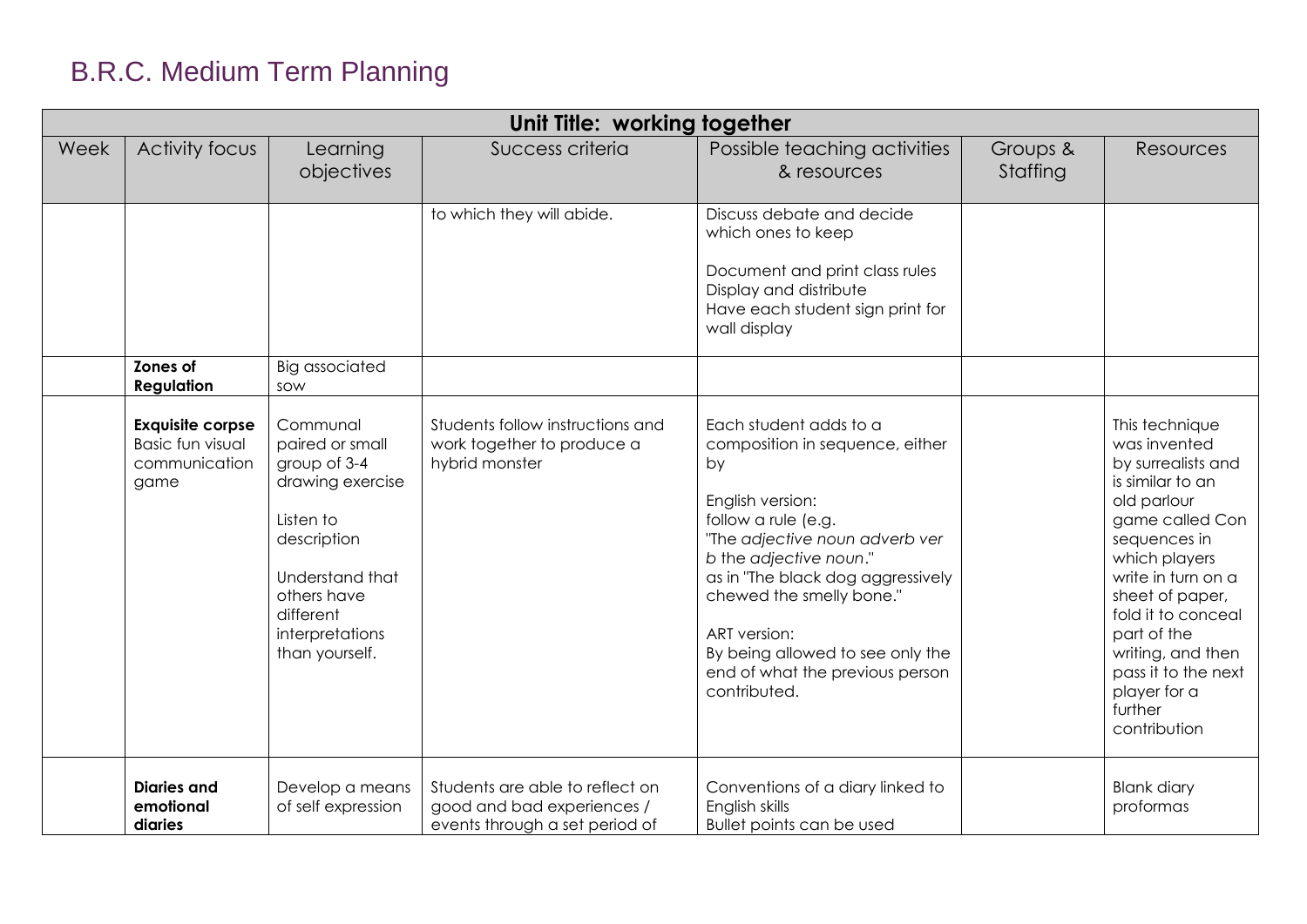| Unit Title: working together |                            |                                                           |                                                                                                                                                                                                                                                                                                                                                                              |                                                                                                                                                                                                                                                                                                                                                                                                                                                                                                                                                                                                                                                                                                                                                  |                      |                                                                      |
|------------------------------|----------------------------|-----------------------------------------------------------|------------------------------------------------------------------------------------------------------------------------------------------------------------------------------------------------------------------------------------------------------------------------------------------------------------------------------------------------------------------------------|--------------------------------------------------------------------------------------------------------------------------------------------------------------------------------------------------------------------------------------------------------------------------------------------------------------------------------------------------------------------------------------------------------------------------------------------------------------------------------------------------------------------------------------------------------------------------------------------------------------------------------------------------------------------------------------------------------------------------------------------------|----------------------|----------------------------------------------------------------------|
| Week                         | <b>Activity focus</b>      | Learning<br>objectives                                    | Success criteria                                                                                                                                                                                                                                                                                                                                                             | Possible teaching activities<br>& resources                                                                                                                                                                                                                                                                                                                                                                                                                                                                                                                                                                                                                                                                                                      | Groups &<br>Staffing | Resources                                                            |
|                              |                            |                                                           | time                                                                                                                                                                                                                                                                                                                                                                         | In this context diaries are used as<br>an opportunity to discuss www,<br>what can be learnt and or done<br>differently next time.<br>Diary is an opportunity to express<br>individual feelings and or<br>perspective without fear of<br>repercussions.                                                                                                                                                                                                                                                                                                                                                                                                                                                                                           |                      | <b>Emotional diaries</b><br>accompany<br>zones of<br>regulation work |
|                              | <b>Chinese</b><br>whispers | Listen to what is<br>being said<br>Repeat<br>instructions | Understand how little changes<br>can make a big difference<br>Gain trust in each other<br>Developing listening skills<br>Have fun<br>Repeat information successfully<br>Communicate a message<br>Metaphor for cumulative error,<br>especially the inaccuracies as<br>rumours or gossip spread, or, more<br>generally, for the unreliability of<br>typical human recollection | Obviously a game that is<br>designed to challenge<br>communications skills. Phrases<br>used should be that are likely to<br>be convoluted.<br>Players form a line or circle, and<br>the first player comes up with a<br>message and whispers it to the<br>ear of the second person in the<br>line. The second player repeats<br>the message to the third player,<br>and so on. When the last player<br>is reached, they announce the<br>message they heard to the<br>entire group. The first person<br>then compares the original<br>message with the final version.<br>Although the objective is to pass<br>around the message without it<br>becoming garbled along the<br>way, part of the enjoyment is<br>that, regardless, this usually ends |                      |                                                                      |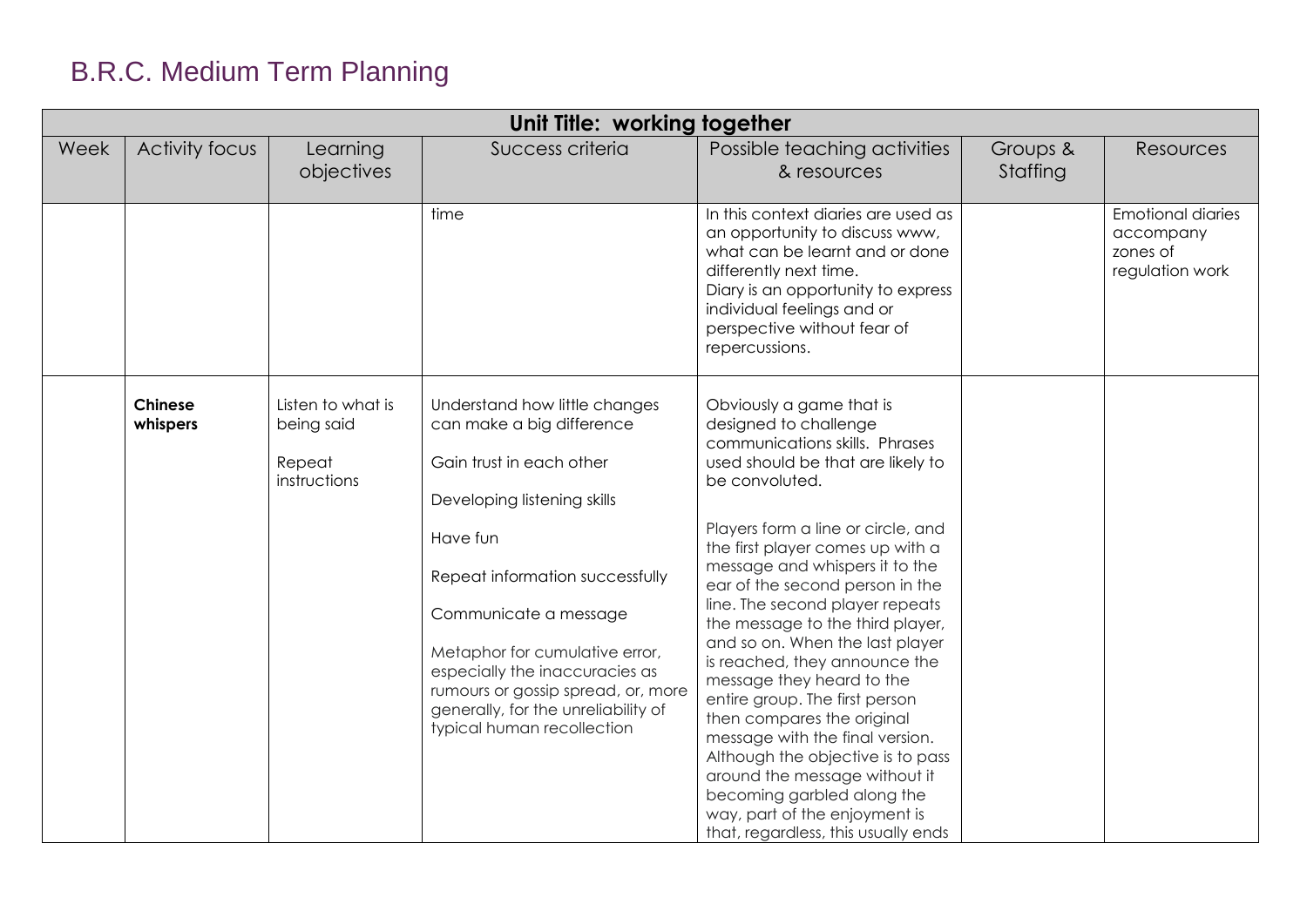|      | Unit Title: working together |                                                                                                                                    |                                                                                                                                                                                |                                                                                                                                                                                                                                                                                                                                                                                   |                      |                  |
|------|------------------------------|------------------------------------------------------------------------------------------------------------------------------------|--------------------------------------------------------------------------------------------------------------------------------------------------------------------------------|-----------------------------------------------------------------------------------------------------------------------------------------------------------------------------------------------------------------------------------------------------------------------------------------------------------------------------------------------------------------------------------|----------------------|------------------|
| Week | Activity focus               | Learning<br>objectives                                                                                                             | Success criteria                                                                                                                                                               | Possible teaching activities<br>& resources                                                                                                                                                                                                                                                                                                                                       | Groups &<br>Staffing | <b>Resources</b> |
|      |                              |                                                                                                                                    |                                                                                                                                                                                | up happening. Errors typically<br>accumulate in the retellings, so<br>the statement announced by<br>the last player differs significantly<br>from that of the first player,<br>usually with amusing or<br>humorous effect. Reasons for<br>changes include anxiousness or<br>impatience, erroneous<br>corrections, and the difficult-to-<br>understand mechanism of<br>whispering. |                      |                  |
|      | Alphabet<br>memory games     | Listen to what is<br>being said<br>Students engage<br>in appropriate<br>responses<br>Students learn to<br>think process<br>quicker | Student expand their vocabulary<br>Students develop their listening<br>skills<br>Students make each other laugh<br>Students learn to take turns<br>Students learn the alphabet | Students take turns to create a<br>list using word association<br>Topic can be anything that is<br>relevant to group.<br>Example, fruit and vegetable<br>shop:<br>Granny went shopping and<br>should bought some 'A'pples<br>Granny went shopping and<br>bought some 'B'ananas                                                                                                    |                      |                  |
|      | Word<br>association<br>game  | Listen to what is<br>being said<br>Students engage<br>in appropriate<br>responses                                                  | Student expand their vocabulary<br>Students develop their listening<br>skills<br>Students make each other laugh                                                                | Explain the context of the game<br>and state rules of no swearing.<br>Teacher leads example with<br>support staff:<br>First word that comes to your<br>head, next person says the first                                                                                                                                                                                           |                      |                  |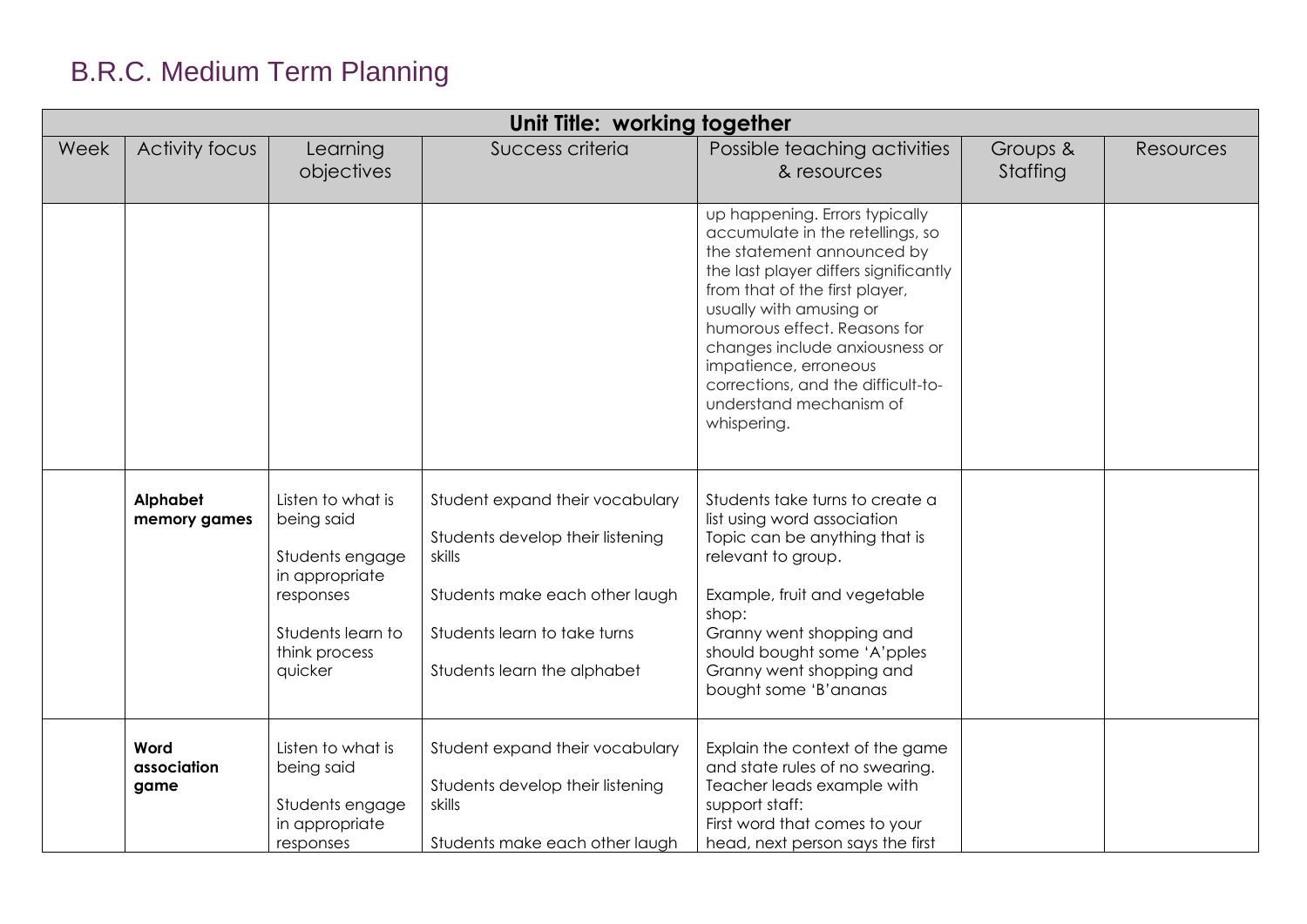| Unit Title: working together |                             |                                                                                                                                                                                                        |                                                                                                                                                                                                                                                                    |                                                                                                                                                                                                                                                                                                                                                                                                                                                                                                                                                                                                                                                                                                                                                        |                                                                                                                                                                                                                                                                                                                                                                                                                                                                                                                                                                                                                                                                                                                  |                                                                                                                                                                                                                     |
|------------------------------|-----------------------------|--------------------------------------------------------------------------------------------------------------------------------------------------------------------------------------------------------|--------------------------------------------------------------------------------------------------------------------------------------------------------------------------------------------------------------------------------------------------------------------|--------------------------------------------------------------------------------------------------------------------------------------------------------------------------------------------------------------------------------------------------------------------------------------------------------------------------------------------------------------------------------------------------------------------------------------------------------------------------------------------------------------------------------------------------------------------------------------------------------------------------------------------------------------------------------------------------------------------------------------------------------|------------------------------------------------------------------------------------------------------------------------------------------------------------------------------------------------------------------------------------------------------------------------------------------------------------------------------------------------------------------------------------------------------------------------------------------------------------------------------------------------------------------------------------------------------------------------------------------------------------------------------------------------------------------------------------------------------------------|---------------------------------------------------------------------------------------------------------------------------------------------------------------------------------------------------------------------|
| Week                         | Activity focus              | Learning<br>objectives                                                                                                                                                                                 | Success criteria                                                                                                                                                                                                                                                   | Possible teaching activities<br>& resources                                                                                                                                                                                                                                                                                                                                                                                                                                                                                                                                                                                                                                                                                                            | Groups &<br>Staffing                                                                                                                                                                                                                                                                                                                                                                                                                                                                                                                                                                                                                                                                                             | Resources                                                                                                                                                                                                           |
|                              |                             | Students learn to<br>think process<br>quicker                                                                                                                                                          | Group reviews of how some<br>associations were made<br>Students bond with each other                                                                                                                                                                               | word in their head with no<br>hesitation.<br>Parody of the infamous Nicholas                                                                                                                                                                                                                                                                                                                                                                                                                                                                                                                                                                                                                                                                           | To play Just a Minute you must speak                                                                                                                                                                                                                                                                                                                                                                                                                                                                                                                                                                                                                                                                             |                                                                                                                                                                                                                     |
|                              | 'Just a minute'<br>advanced | Listen to what is<br>being said<br>Students engage<br>in appropriate<br>responses<br>Students gain<br>confidence in<br>talking<br>Students learn to<br>regulate their<br>thought process<br>and speech | Student expand their vocabulary<br>Students develop their listening<br>skills<br>Students make each other laugh<br>Students learn to take turns<br>Students follow rules and<br>challenge<br>Students learn to win with intellect<br>Students bond with each other | Parsons' radio4 game show, 'just<br>a minute'.<br>Objective is to speak about a<br>chosen topic for 1 minute<br>without hesitation, deviation or<br>repetition.<br>Teacher lists a topic on the<br>board, selects a student to start<br>talking about that subject<br>following the rules stated above.<br>Timer starts: if the student fails<br>the timer stops, no points are<br>awarded and the 'floor' passes<br>to the next player who is to<br>continue the topic. Whoever is<br>speaking when the minute runs<br>out wins the point. Another<br>player can challenge the<br>speaker regarding hesitation,<br>deviation or repetition. A correct<br>challenge wins a point and the<br>floor. An incorrect challenge<br>wins the speaker a point. | for a minute on a given subject. If you<br>opponent will interrupt and take the<br>when the minute is up, correctly<br>interrupting, or being wrongly<br>interrupted.<br>has proven anything but. Here are a<br>few pro tips to help you achieve<br>success.<br>The Chairman - Nicholas Parsons<br>1. When the chair says start talking,<br>start talking. Immediately.<br>2. Try not to speak too quickly.<br>3.  But, don't speak too slowly.<br>That's called hesitation.<br>4. Never say 'er', 'erm', 'um', or<br>'ahhhh'.<br>the card. A wide vocabulary (or a<br>mind like a thesaurus) is needed to<br>succeed in this game.<br>6. Short words don't count as<br>repeating words like 'I', 'you', 'a,' or | hesitate, repeat yourself, or deviate, an<br>subject. Points are gained for speaking<br>It sounds simple but for half a century it<br>5. You can only repeat the words on<br>repetitions. You won't lose points for |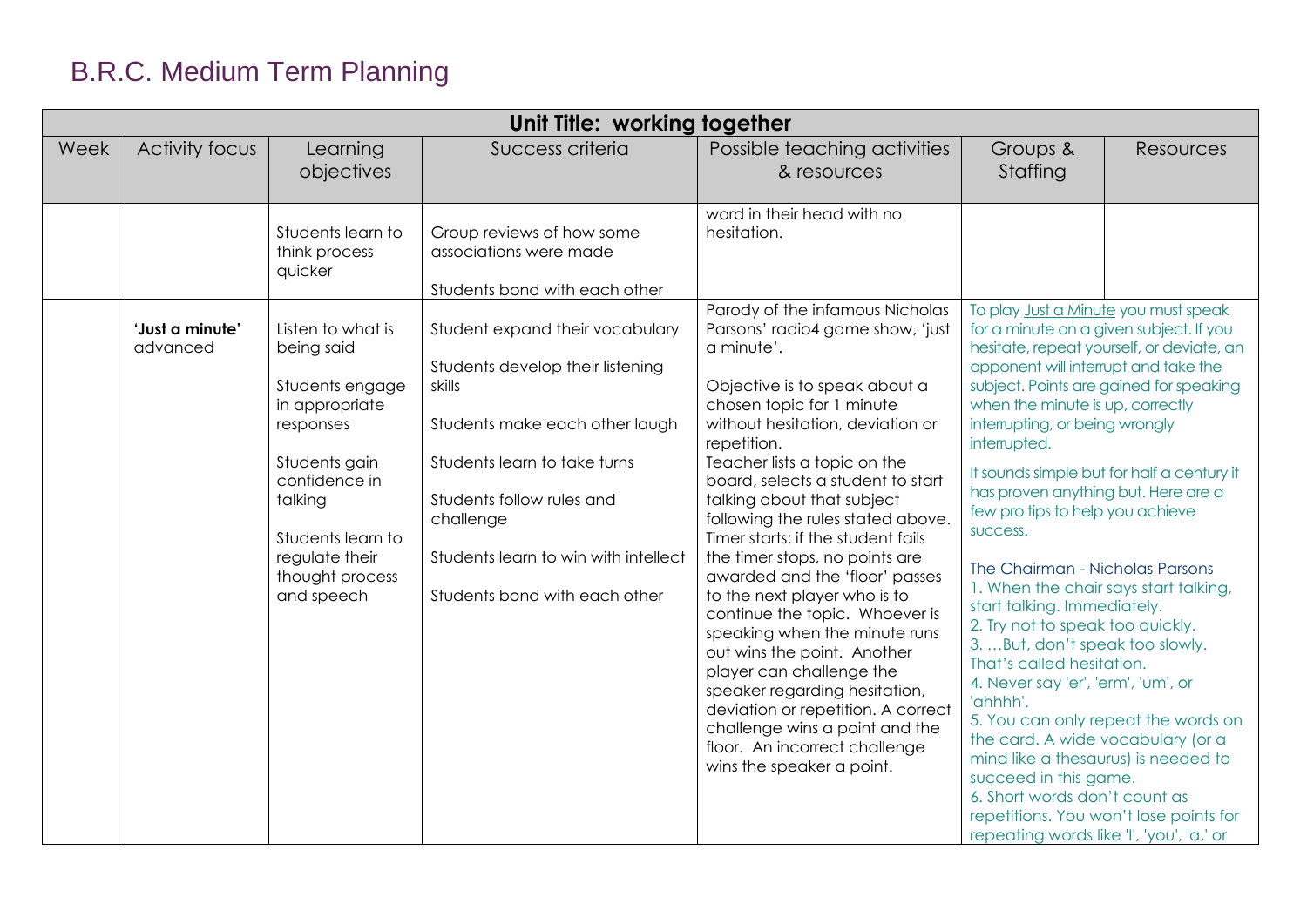| Unit Title: working together |                                               |                                                         |                                                                                                                                                                                      |                                                                                                                                                                                                                                                        |                                                                                                                                                                                                                                                                                                                                                                                                                                                                                                                                                                                                                    |                       |
|------------------------------|-----------------------------------------------|---------------------------------------------------------|--------------------------------------------------------------------------------------------------------------------------------------------------------------------------------------|--------------------------------------------------------------------------------------------------------------------------------------------------------------------------------------------------------------------------------------------------------|--------------------------------------------------------------------------------------------------------------------------------------------------------------------------------------------------------------------------------------------------------------------------------------------------------------------------------------------------------------------------------------------------------------------------------------------------------------------------------------------------------------------------------------------------------------------------------------------------------------------|-----------------------|
| Week                         | <b>Activity focus</b>                         | Learning<br>objectives                                  | Success criteria                                                                                                                                                                     | Possible teaching activities<br>& resources                                                                                                                                                                                                            | Groups &<br>Staffing                                                                                                                                                                                                                                                                                                                                                                                                                                                                                                                                                                                               | <b>Resources</b>      |
|                              |                                               |                                                         |                                                                                                                                                                                      |                                                                                                                                                                                                                                                        | 'the'.<br>7. Having said that, watch out for<br>acronyms, because letters do count.<br>USSR, BBC or CCTV are common<br>pitfalls for newcomers.<br>8. Don't change the topic - that's<br>deviation.<br>9. Don't say: "I'd like to take a<br>completely different tack to the<br>others." That sounds like it will be<br>deviation.<br>10. Don't ask the chair what colour<br>his underpants are - that's definitely<br>deviant, and you will be challenged.<br>11. Never admit fault. There's a<br>chance your competitors won't<br>notice your mistake, so don't buzz<br>yourself and give them the<br>ammunition! |                       |
|                              | Comic strip<br>conversations<br>(reflections) | To appropriately<br>answer<br>challenging<br>statements | Reflect on reactions to<br>provocative statements<br>Develop a more considered<br>response<br>Learn from experience<br>Share experience<br>Encourage others to do the right<br>thing | There are numerous levels to the<br>comic strip conversations:<br>Responding with impulse<br>Responding with consideration<br>Reflecting on responses<br>Considering intention<br>Students should be guided<br>through csc dependent on their<br>level |                                                                                                                                                                                                                                                                                                                                                                                                                                                                                                                                                                                                                    | Comic strip<br>blanks |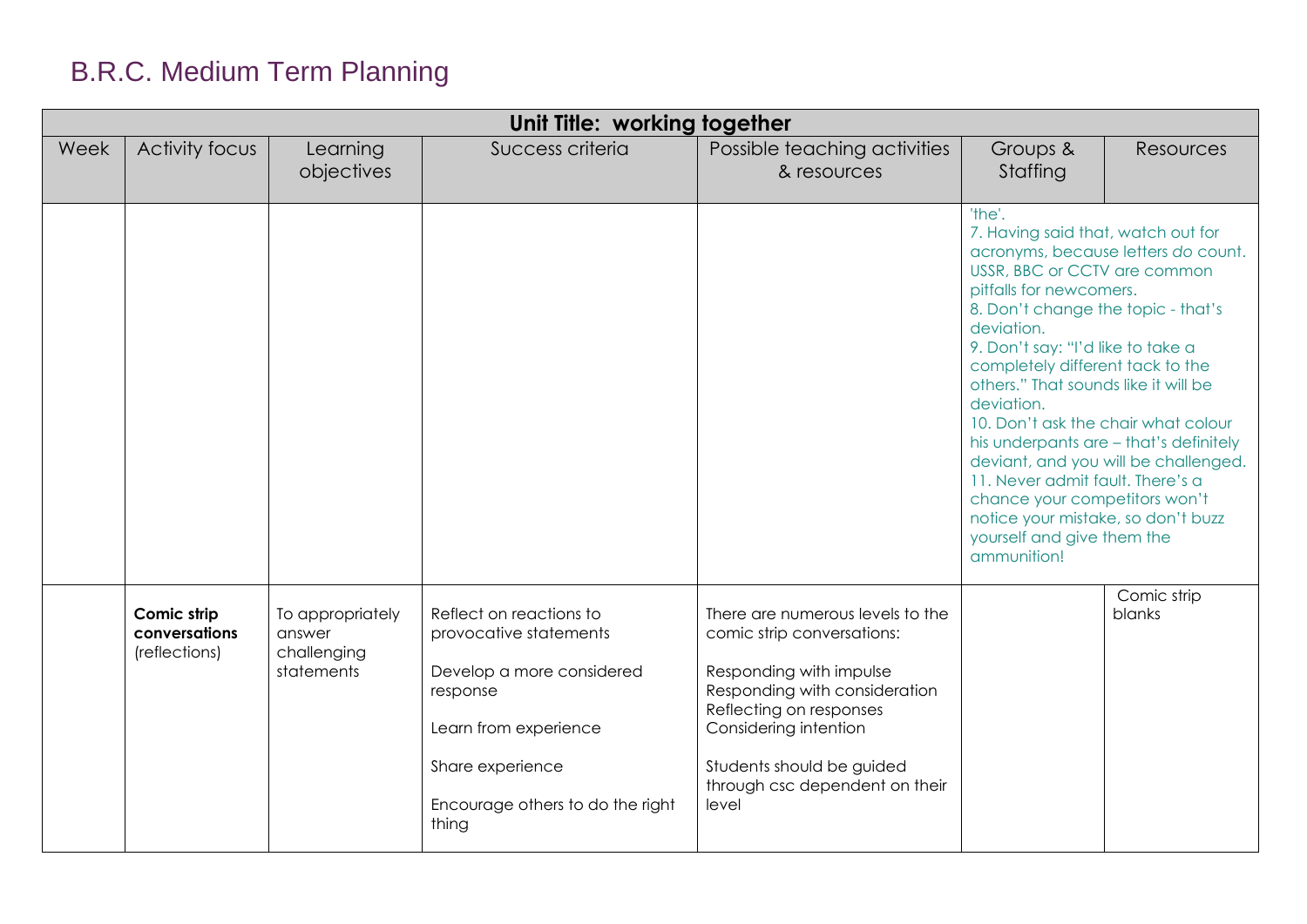|      | Unit Title: working together |                                                                                            |                                                                                                                                                                                                                                                                                                                                                                                                                                                                                                                                                                                                                          |                                                                                                                                                                                                                                                                                                                                                                                                                                                                                                                                                                                         |                      |                  |
|------|------------------------------|--------------------------------------------------------------------------------------------|--------------------------------------------------------------------------------------------------------------------------------------------------------------------------------------------------------------------------------------------------------------------------------------------------------------------------------------------------------------------------------------------------------------------------------------------------------------------------------------------------------------------------------------------------------------------------------------------------------------------------|-----------------------------------------------------------------------------------------------------------------------------------------------------------------------------------------------------------------------------------------------------------------------------------------------------------------------------------------------------------------------------------------------------------------------------------------------------------------------------------------------------------------------------------------------------------------------------------------|----------------------|------------------|
| Week | Activity focus               | Learning<br>objectives                                                                     | Success criteria                                                                                                                                                                                                                                                                                                                                                                                                                                                                                                                                                                                                         | Possible teaching activities<br>& resources                                                                                                                                                                                                                                                                                                                                                                                                                                                                                                                                             | Groups &<br>Staffing | <b>Resources</b> |
|      | Lego therapy                 | Construct a lego<br>model<br>Perform a role<br>within a team<br>Communicate<br>effectively | Follow instructions given by<br>engineer<br>Organise and distribute parts to a<br>builder<br>Effectively communicate<br>instructions                                                                                                                                                                                                                                                                                                                                                                                                                                                                                     |                                                                                                                                                                                                                                                                                                                                                                                                                                                                                                                                                                                         |                      |                  |
|      | Knot or not?                 | Learn how to tie a<br>variety of knots<br>Learn what a knot<br>is and what isn't           | Overcome fear of shoe lace tying<br>Learn some practical applications<br>for knots<br>This team building activity<br>simulates how we make decisions<br>when given time and when we<br>are under a time crunch. This<br>activity will challenge your group<br>to make a decision and stand by<br>it, understand and accept the<br>decisions of others, and see the<br>whole picture and not just the so<br>called "critical information".<br>Participants identify what is<br>needed to break through self-<br>imposed limitations, think<br>creatively and focus on the most<br>efficient way to come to a<br>decision. | <b>Required:</b><br>one long rope<br><b>Preparation:</b><br>Create a loose overhand knot<br>near the centre of the rope.<br>Pile the rope onto the knot with<br>each end of the rope visible on<br>top.<br>Instructions:<br>Without touching the rope,<br>determine if it is tied in a Knot or<br>Not in the least amount of time.<br>The group of can request the<br>leader to shrink the knot, if they<br>want. This results in the leader<br>carefully pulling distance out on<br>each end of the rope and<br>adding 1 minute to the total<br>time.<br>Some groups might just take a |                      |                  |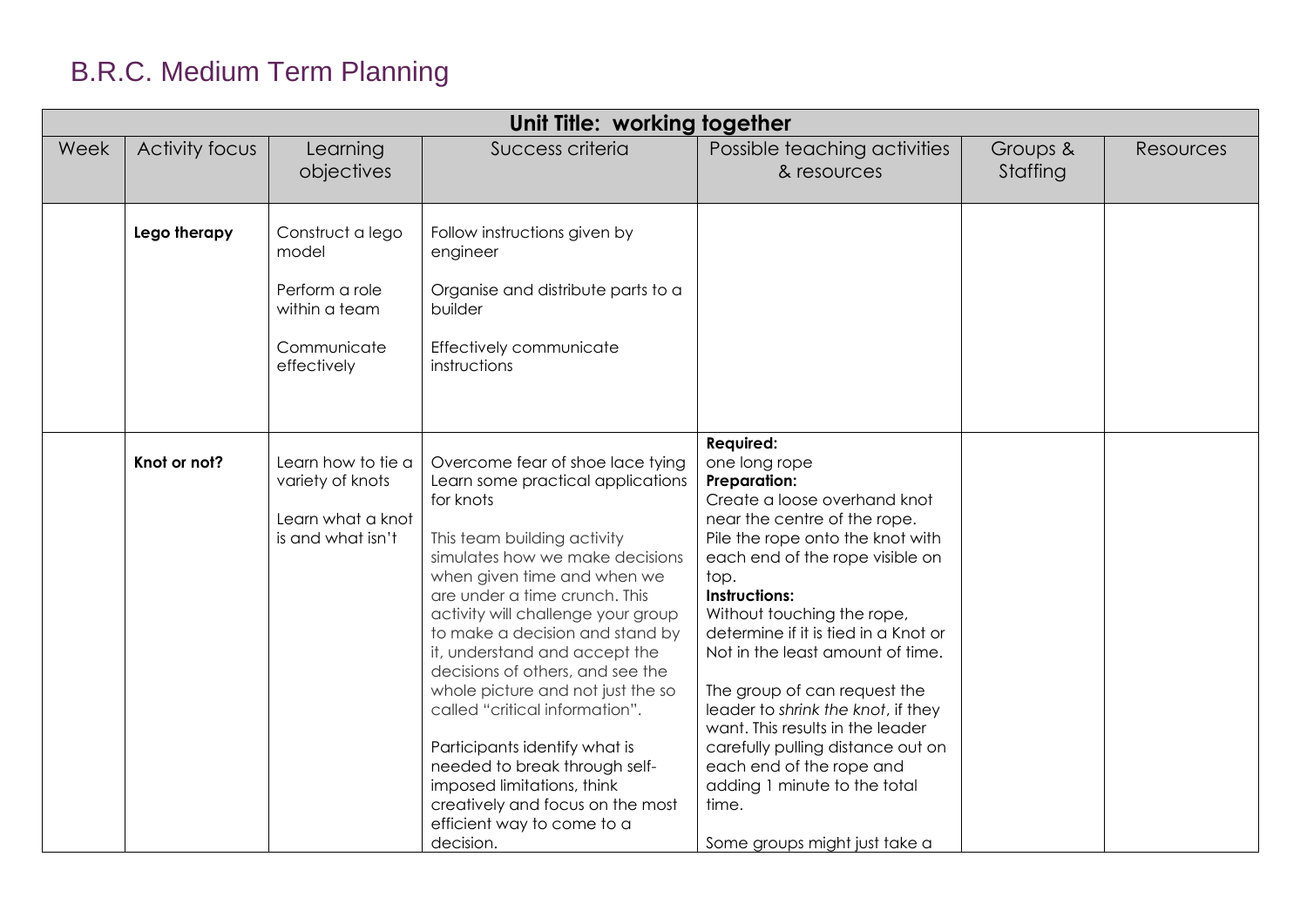| Possible teaching activities<br>Activity focus<br>Success criteria<br>Week<br>Learning<br>Groups &<br>objectives<br>Staffing<br>& resources<br>guess right away, gambling that<br>they will win big or totally lose.<br>Others might request many pulls<br>right away until the knot is<br>obvious, ensuring they are<br>correct but receiving large<br>penalties. Or, they may<br>investigate, try to figure it out,<br>then ask for a few pulls through<br>the process, burning time, but |                  |
|---------------------------------------------------------------------------------------------------------------------------------------------------------------------------------------------------------------------------------------------------------------------------------------------------------------------------------------------------------------------------------------------------------------------------------------------------------------------------------------------|------------------|
|                                                                                                                                                                                                                                                                                                                                                                                                                                                                                             | <b>Resources</b> |
| minimising penalties.<br>It's good to reflect on how the<br>decision was made. Do we jump<br>in with both feet, be overly<br>cautious, or somewhere in<br>between?<br>You could use string instead as a<br>smaller version and have teams<br>compete against each other.                                                                                                                                                                                                                    |                  |
| <b>Physical communication games</b>                                                                                                                                                                                                                                                                                                                                                                                                                                                         |                  |
| Donkey<br>Last man standing game<br>Stand in a circle randomly<br>If you drop the ball and you spell<br>'donkey' you are out.                                                                                                                                                                                                                                                                                                                                                               |                  |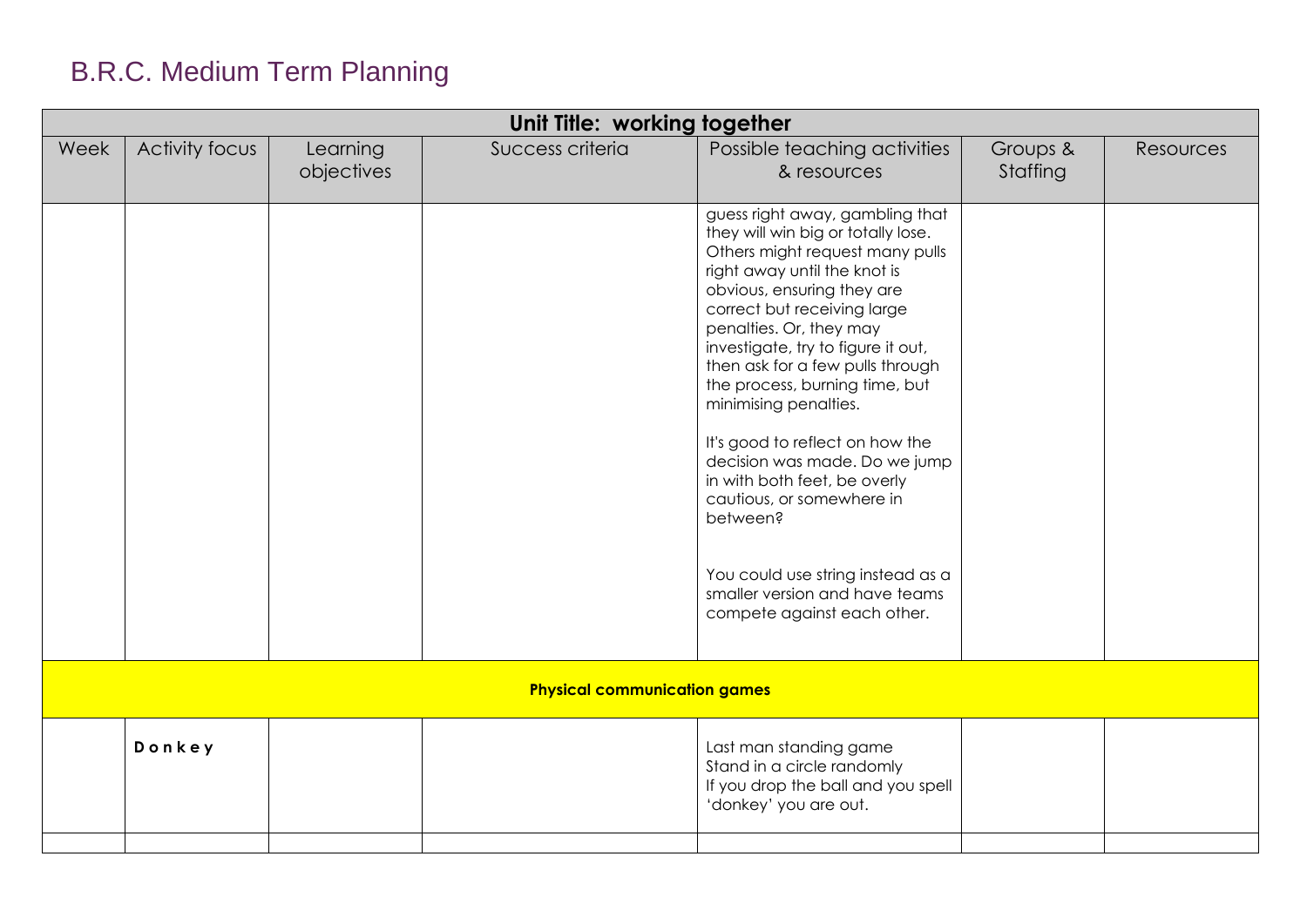|      | Unit Title: working together    |                        |                  |                                                                                                                                                                                                                                                                                                                                                                                                                                                                                                 |                      |           |  |
|------|---------------------------------|------------------------|------------------|-------------------------------------------------------------------------------------------------------------------------------------------------------------------------------------------------------------------------------------------------------------------------------------------------------------------------------------------------------------------------------------------------------------------------------------------------------------------------------------------------|----------------------|-----------|--|
| Week | Activity focus                  | Learning<br>objectives | Success criteria | Possible teaching activities<br>& resources                                                                                                                                                                                                                                                                                                                                                                                                                                                     | Groups &<br>Staffing | Resources |  |
|      | <b>Exercise</b><br>challenges   |                        |                  | How many? How fast? How<br>slow? Best effort.<br>Different exercise challenges<br>designed to build confidence,<br>improve co-ordination<br>regulation of energy and<br>emotion as well as improving<br>fitness.<br>To develop an attitude of self<br>improvement, setting targets<br>and beating them                                                                                                                                                                                          |                      |           |  |
|      | <b>Exercise</b><br>competitions |                        |                  | How many? How fast? How<br>slow? Best effort.<br>Different exercise competitions<br>designed to build confidence,<br>improve co-ordination,<br>regulation of energy and<br>emotion as well as improving<br>fitness.<br>Setting the foundations for<br>develop sportsmanship, healthy<br>competition, support of others in<br>competition, settlement of<br>disputes, increased respect for<br>each other, developing an<br>attitude of self improvement,<br>setting targets and beating<br>them |                      |           |  |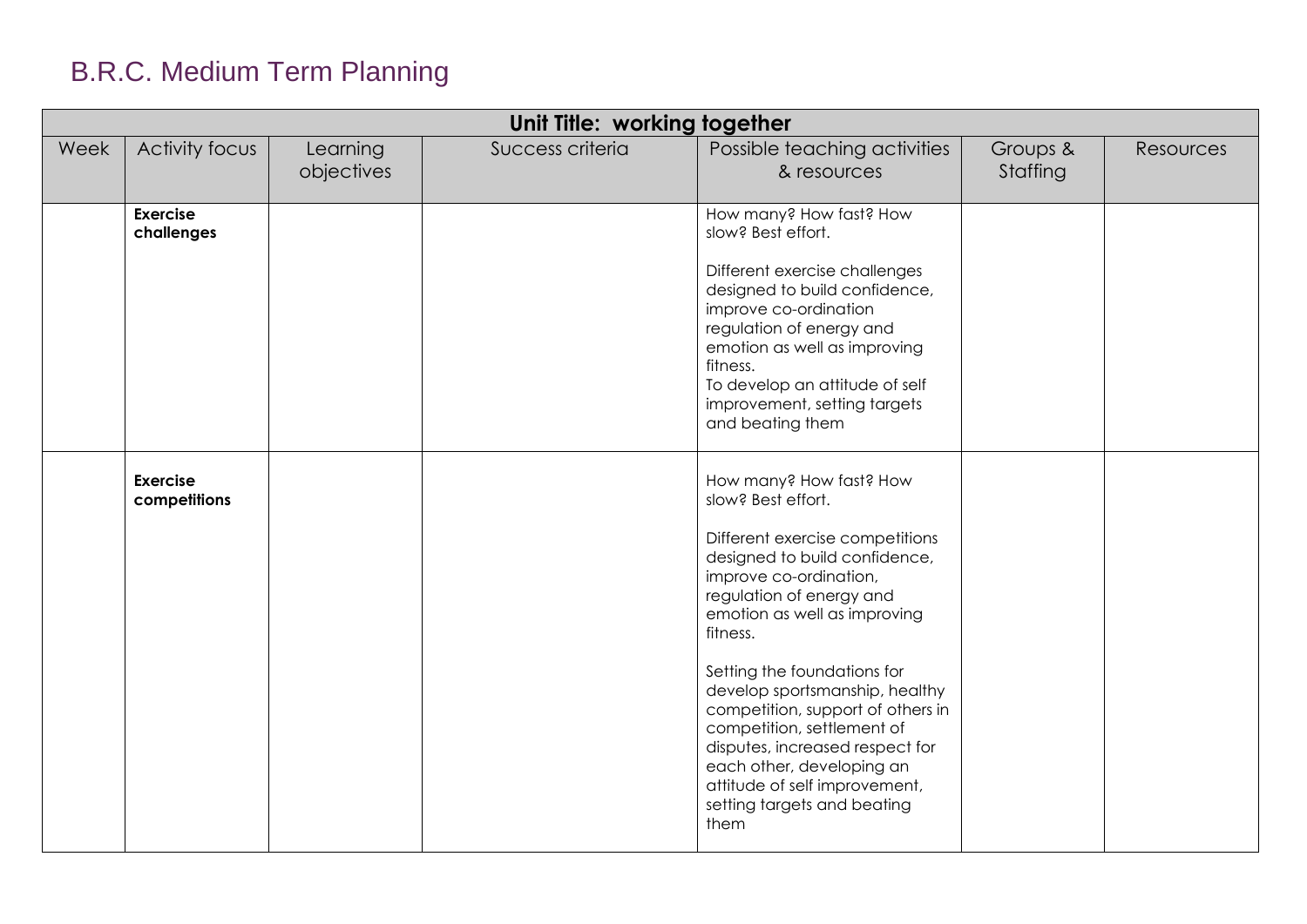| Unit Title: working together |                                            |                        |                  |                                                                                                                                                                                                                                                                                                                                                                                                                                                                                                                                                                                                                                                                                                                                                                                                                                                                                                                                                 |                      |           |  |  |
|------------------------------|--------------------------------------------|------------------------|------------------|-------------------------------------------------------------------------------------------------------------------------------------------------------------------------------------------------------------------------------------------------------------------------------------------------------------------------------------------------------------------------------------------------------------------------------------------------------------------------------------------------------------------------------------------------------------------------------------------------------------------------------------------------------------------------------------------------------------------------------------------------------------------------------------------------------------------------------------------------------------------------------------------------------------------------------------------------|----------------------|-----------|--|--|
| Week                         | Activity focus                             | Learning<br>objectives | Success criteria | Possible teaching activities<br>& resources                                                                                                                                                                                                                                                                                                                                                                                                                                                                                                                                                                                                                                                                                                                                                                                                                                                                                                     | Groups &<br>Staffing | Resources |  |  |
|                              | What's the time<br>mr wolf (inc<br>clocks) |                        |                  | One player is chosen to be Mr<br>Wolf. Mr Wolf stands at the<br>opposite end of the playing field<br>from the other players, facing<br>away from them. A call-and-<br>response then takes place: all<br>players except for Mr Wolf chant<br>in unison "What time is it, Mr<br>Wolf?", and Mr Wolf will answer<br>in one of the two ways:<br>1. Mr Wolf may call a clock<br>time (e.g., "3 o'clock").<br>The other players will<br>then take that many<br>steps, counting them<br>aloud as they go ("One,<br>two, three"). Then they<br>ask the question again.<br>2. Mr Wolf may call "Dinner<br>time!"/"Lunch<br>Time"/"Midnight", then Mr<br>Wolf will turn around and<br>chase the other players.<br>If Mr Wolf tags a player,<br>that player becomes the<br>new Mr Wolf.<br>3. Mr Wolf is also allowed to<br>look around at the other<br>players, before<br>answering the question;<br>especially if there is a<br>rule involving penalties |                      |           |  |  |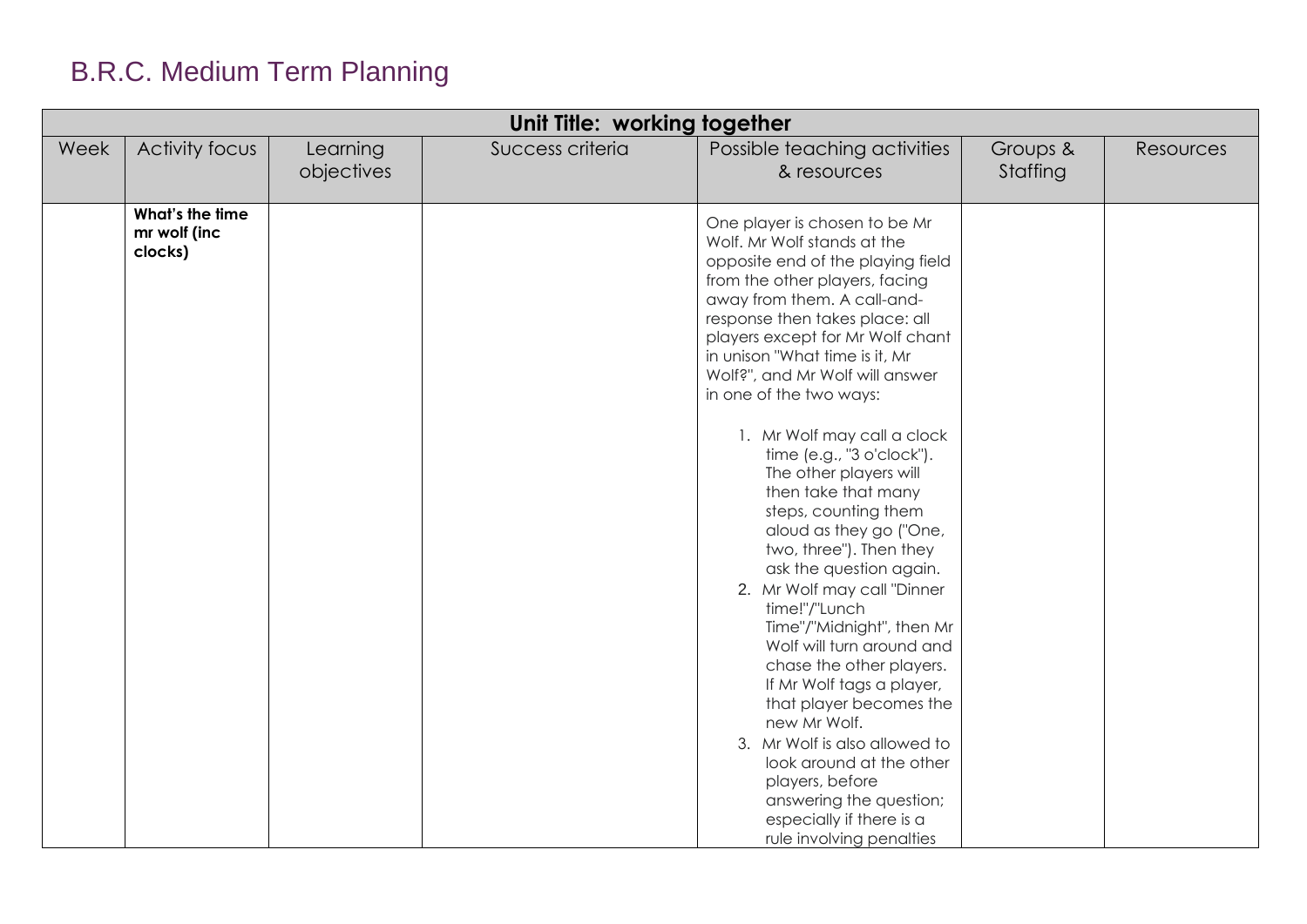| Unit Title: working together |                |                                                                                   |                                                           |                                                                                                                                                                                                                                                                                                                                                                                                                                                                                                                                                                                                      |                      |           |  |  |
|------------------------------|----------------|-----------------------------------------------------------------------------------|-----------------------------------------------------------|------------------------------------------------------------------------------------------------------------------------------------------------------------------------------------------------------------------------------------------------------------------------------------------------------------------------------------------------------------------------------------------------------------------------------------------------------------------------------------------------------------------------------------------------------------------------------------------------------|----------------------|-----------|--|--|
| Week                         | Activity focus | Learning<br>objectives                                                            | Success criteria                                          | Possible teaching activities<br>& resources                                                                                                                                                                                                                                                                                                                                                                                                                                                                                                                                                          | Groups &<br>Staffing | Resources |  |  |
|                              |                |                                                                                   |                                                           | applied to Mr Wolf if a<br>player reaches him<br>before "Dinner time" is<br>called.<br>Linked to telling the time on an<br>analogue clock.<br>Can be used as a maths game:<br>4x3= 1-2-etc 12 o'clock                                                                                                                                                                                                                                                                                                                                                                                                |                      |           |  |  |
|                              | Tug of war     | Energy regulation<br>Displacement of<br>aggression<br>Team work in<br>competition | Mutual respect for others<br>Responsibility within a team | Pick teams, methods available:<br>Shortest to tallest in line every<br>other<br>Race performance based<br>Students choose their team<br>(later)<br>Tug of war is a sport that pits two<br>teams against each other in a<br>test of strength: teams pull on<br>opposite ends of a rope, with<br>the goal being to bring the rope<br>a certain distance in one<br>direction against the force of<br>the opposing team's pull<br>Teams pull until one team clearly<br>wins over a set distance or for a<br>time limited to 90 seconds.<br>Repeat until all students are<br>calm, receptive and ready to |                      |           |  |  |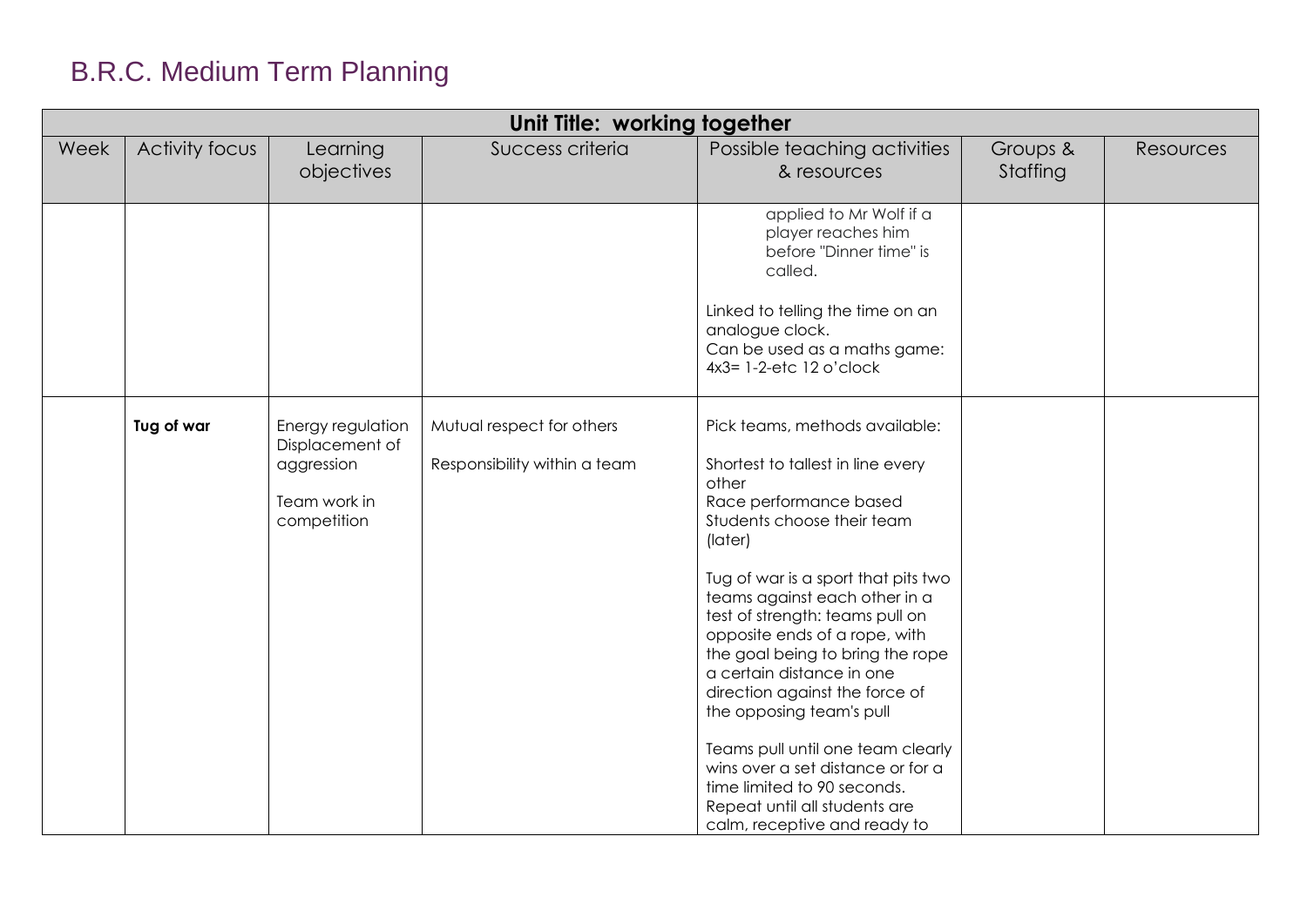| Unit Title: working together |                                                         |                                                                        |                                                                                                                                                                                                     |                                                                                                                                                                                                                                                                                                                                                                                                            |                      |                  |  |  |
|------------------------------|---------------------------------------------------------|------------------------------------------------------------------------|-----------------------------------------------------------------------------------------------------------------------------------------------------------------------------------------------------|------------------------------------------------------------------------------------------------------------------------------------------------------------------------------------------------------------------------------------------------------------------------------------------------------------------------------------------------------------------------------------------------------------|----------------------|------------------|--|--|
| Week                         | <b>Activity focus</b>                                   | Learning<br>objectives                                                 | Success criteria                                                                                                                                                                                    | Possible teaching activities<br>& resources                                                                                                                                                                                                                                                                                                                                                                | Groups &<br>Staffing | <b>Resources</b> |  |  |
|                              | Round the world<br>(basketball)                         | Learning to<br>support each<br>others'<br>achievements<br>taking turns | Shooting from various points<br>around the 'd' improves<br>accuracy in shooting.<br>Adaptability<br>Perseverance<br>Introduction to competition<br>Listening to advice<br>Giving and taking advice. | return to classroom. Suggest<br>max 10minutes intervention.<br>Individual disputes can be<br>battled out through tug of war.<br>It is quite likely that arguments<br>regarding people quite literally<br>'pulling their weight' in exercises<br>like this are ideal opportunities to<br>develop dialogue, ownership of<br>actions and attitude.<br>Score points from every<br>significant point on the 'D' |                      | basketball       |  |  |
|                              | <b>Basketball drills</b><br>(rebounds and<br>filtering) | Working together<br>fluidly<br>Working together<br>to support each     |                                                                                                                                                                                                     | Shooters; collecting rebound<br>and feed to next shooter join<br>queue, shooter becomes<br>rebound catcher and feeder.<br>Repeat.                                                                                                                                                                                                                                                                          |                      |                  |  |  |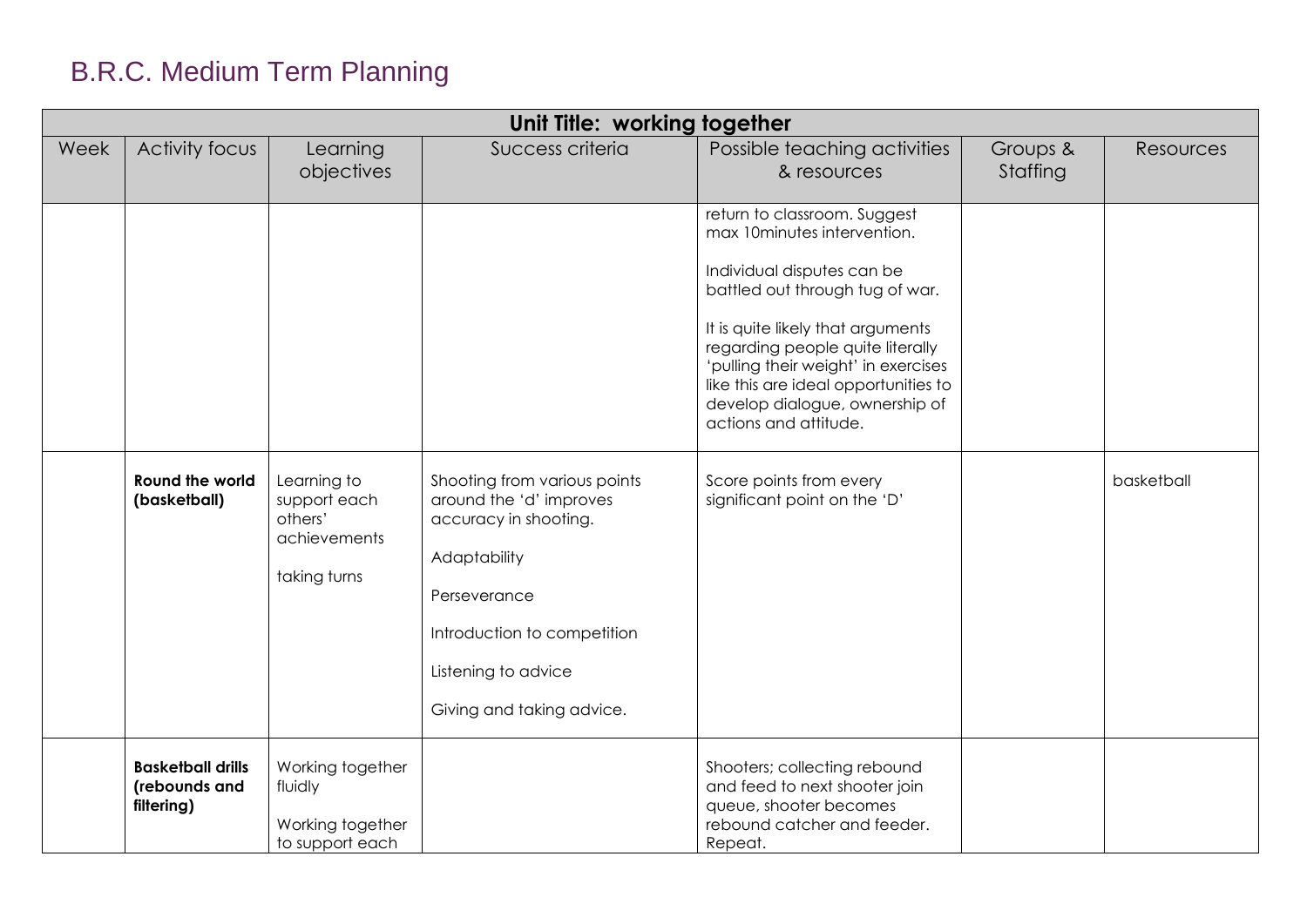| Unit Title: working together |                |                                                         |                                                                                                                                                                                                                                                                                                                                                                                                                                                                                                                        |                                                                                                                                                                                                                                                                                                                                                                                                                                                                                                                                                                                                                                                                                                                                                                         |                      |           |  |  |
|------------------------------|----------------|---------------------------------------------------------|------------------------------------------------------------------------------------------------------------------------------------------------------------------------------------------------------------------------------------------------------------------------------------------------------------------------------------------------------------------------------------------------------------------------------------------------------------------------------------------------------------------------|-------------------------------------------------------------------------------------------------------------------------------------------------------------------------------------------------------------------------------------------------------------------------------------------------------------------------------------------------------------------------------------------------------------------------------------------------------------------------------------------------------------------------------------------------------------------------------------------------------------------------------------------------------------------------------------------------------------------------------------------------------------------------|----------------------|-----------|--|--|
| Week                         | Activity focus | Learning<br>objectives                                  | Success criteria                                                                                                                                                                                                                                                                                                                                                                                                                                                                                                       | Possible teaching activities<br>& resources                                                                                                                                                                                                                                                                                                                                                                                                                                                                                                                                                                                                                                                                                                                             | Groups &<br>Staffing | Resources |  |  |
|                              |                | other                                                   |                                                                                                                                                                                                                                                                                                                                                                                                                                                                                                                        |                                                                                                                                                                                                                                                                                                                                                                                                                                                                                                                                                                                                                                                                                                                                                                         |                      |           |  |  |
|                              |                | Taking turns<br>Support each<br>other's<br>achievements |                                                                                                                                                                                                                                                                                                                                                                                                                                                                                                                        |                                                                                                                                                                                                                                                                                                                                                                                                                                                                                                                                                                                                                                                                                                                                                                         |                      |           |  |  |
| <b>Bulldog</b>               |                | Advanced team<br>building game                          | Students learn about individual<br>effort; winning; losing; honesty;<br>taking risks and having fun<br>Students follow rules<br>Students gain trust in each other<br>Students have fun<br>Students engage in close physical<br>contact in a positive way<br>Students engage in highly<br>competitive and physical games<br>Students work together to reach a<br>goal<br>Students form strong bonds<br>Students reflect on team<br>performance<br>Students learn to work with others<br>who may not be friends to reach | Objective for runners to get from<br>one side of playground to the<br>other without getting caught by<br>the person in the middle; the<br>'bulldog'<br><b>Gameplay:</b><br>One person either volunteers or<br>is selected to be in the middle<br>by virtue of them winning the<br>last round (i.e. the last one to<br>get caught).<br>The bulldog calls 3-2-1- bulldog<br>and all other players attempt to<br>run to the other side of the<br>playground. The bulldog<br>attempts to catch individuals by<br>tagging them (tails can be<br>added for advanced<br>gameplay). No heavy shoving,<br>tripping or violence allowed.<br>When a player is tagged they<br>join the bulldog is catching<br>others. The last player caught in<br>each round calls bulldog for the |                      |           |  |  |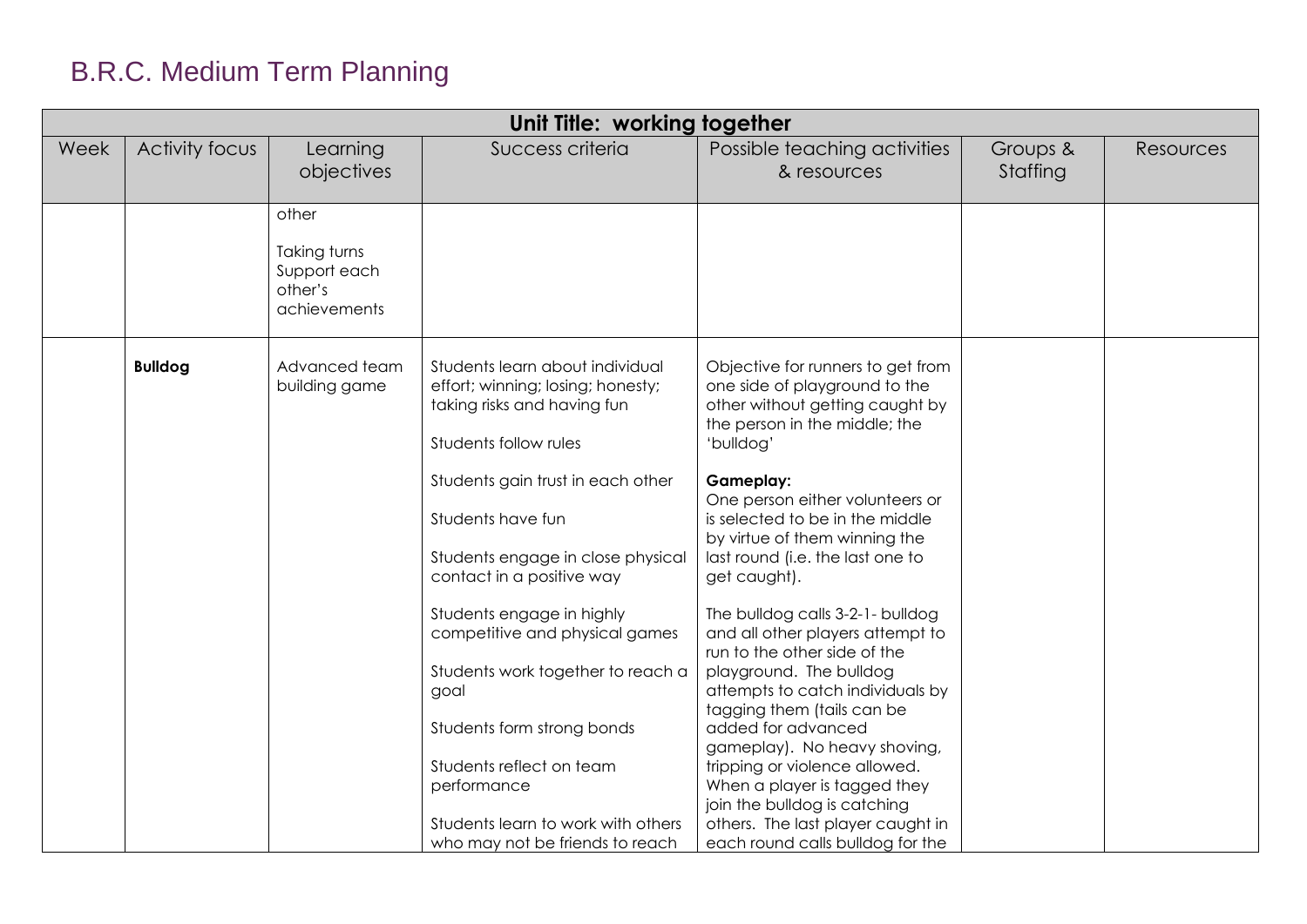| Unit Title: working together |                |                                |                                                                                                                                                                                                                                                                                                                                                                                                                                                                                                        |                                                                                                                                                                                                                                                                                                                                                                                                                                                                                                                                                                                                                                                                             |                      |           |  |  |
|------------------------------|----------------|--------------------------------|--------------------------------------------------------------------------------------------------------------------------------------------------------------------------------------------------------------------------------------------------------------------------------------------------------------------------------------------------------------------------------------------------------------------------------------------------------------------------------------------------------|-----------------------------------------------------------------------------------------------------------------------------------------------------------------------------------------------------------------------------------------------------------------------------------------------------------------------------------------------------------------------------------------------------------------------------------------------------------------------------------------------------------------------------------------------------------------------------------------------------------------------------------------------------------------------------|----------------------|-----------|--|--|
| Week                         | Activity focus | Learning<br>objectives         | Success criteria                                                                                                                                                                                                                                                                                                                                                                                                                                                                                       | Possible teaching activities<br>& resources                                                                                                                                                                                                                                                                                                                                                                                                                                                                                                                                                                                                                                 | Groups &<br>Staffing | Resources |  |  |
|                              |                |                                | an objective<br>Students form a TEAM                                                                                                                                                                                                                                                                                                                                                                                                                                                                   | next sprint.<br>As players get accustomed to<br>the rules the concept of working<br>together as a team by forming<br>lines or targeting a single player<br>rat a time to increase their<br>chances of catching a runner.                                                                                                                                                                                                                                                                                                                                                                                                                                                    |                      |           |  |  |
|                              | baseball       | Advanced team<br>building game | Students follow rules<br>Students gain trust in each other<br>Students have fun<br>Students engage in close physical<br>contact in a positive way<br>Students engage in highly<br>competitive and physical games<br>Students channel aggression<br>productively<br>Students work together to reach a<br>goal<br>Students form strong bonds<br>Students reflect on team<br>performance<br>Students learn to work with others<br>who may not be friends to reach<br>an objective<br>Students form a TEAM | Pick teams, methods available:<br>Shortest to tallest in line every<br>other<br>Race performance based<br>Students choose their team<br>(later)<br>Game play:<br>'baseball' is a hybrid between<br>netball and rugby. Designed<br>specifically as a team building<br>game for work with ff's.<br>Very few rules relies entirely on<br>team work for success.<br>Objective to place ball on other<br>teams' mat. (like scoring a try)<br>Ball can only be passed (like<br>netball). No running dribbling or<br>bouncing ball allowed.<br>Any sort of pass is permitted.<br>Tackles or fights for ball<br>possession are with contact with<br>ball only; not the person. This |                      |           |  |  |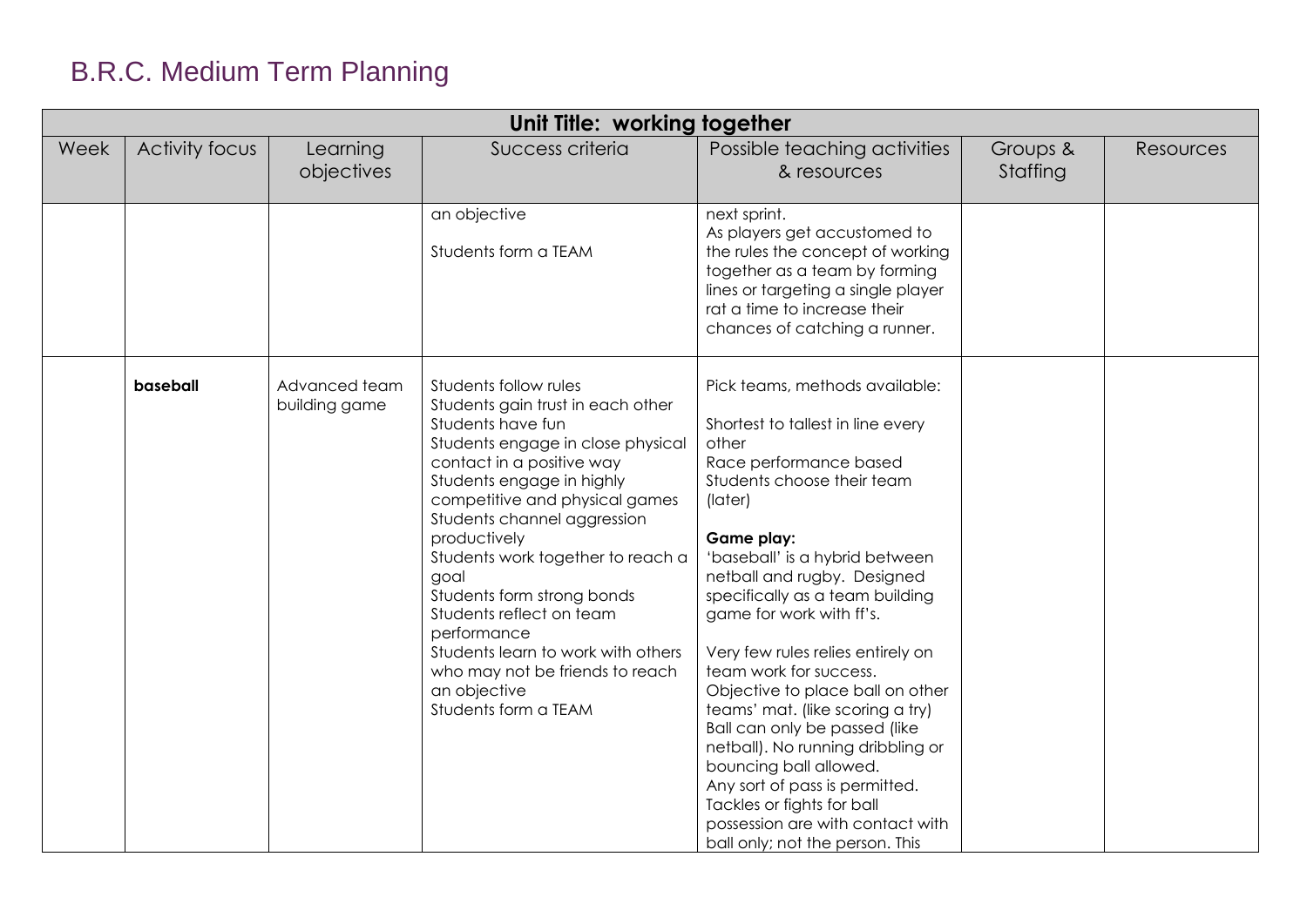| Unit Title: working together |                |                        |                  |                                                                                                                                                                                                                                                                                                                                                                                                                                                                                                                                                                                                                                                                                                                                                                                                                                                                                                                                                                                                                                                                                                                                                 |                      |           |  |  |
|------------------------------|----------------|------------------------|------------------|-------------------------------------------------------------------------------------------------------------------------------------------------------------------------------------------------------------------------------------------------------------------------------------------------------------------------------------------------------------------------------------------------------------------------------------------------------------------------------------------------------------------------------------------------------------------------------------------------------------------------------------------------------------------------------------------------------------------------------------------------------------------------------------------------------------------------------------------------------------------------------------------------------------------------------------------------------------------------------------------------------------------------------------------------------------------------------------------------------------------------------------------------|----------------------|-----------|--|--|
| Week                         | Activity focus | Learning<br>objectives | Success criteria | Possible teaching activities<br>& resources                                                                                                                                                                                                                                                                                                                                                                                                                                                                                                                                                                                                                                                                                                                                                                                                                                                                                                                                                                                                                                                                                                     | Groups &<br>Staffing | Resources |  |  |
|                              |                |                        |                  | means no arm or body part<br>grabbing. If a player grabs or<br>strikes another player "foul" is<br>called and the victims team<br>gains possession of the ball; play<br>continues. If violence or<br>aggression is repeated the<br>offending player will be 'timed<br>out' until they are calm and<br>ready to rejoin. The players'<br>team will suffer the<br>consequences of playing one<br>man down. Only the ball can be<br>grabbed. Ball can be hit;<br>knocked or snatched from<br>another player. If multiple<br>players are on the ball (like a<br>scrum) and a stale mate occurs<br>a 'pull off' will be held between<br>the first original two player<br>holding the ball. This is decided<br>by the referee. The instruction<br>"3-2-1-pull" is given. The winner<br>of the pull gains possession for<br>his team and play continues.<br>Man-on-man defence<br>(basketball) is recommended.<br>A point is achieved by pacing<br>the ball on the opposing teams<br>mat. The ball must be in<br>contact with both the player<br>and the matt simultaneously in<br>order to score (like a rugby try).<br>This means that a point can be |                      |           |  |  |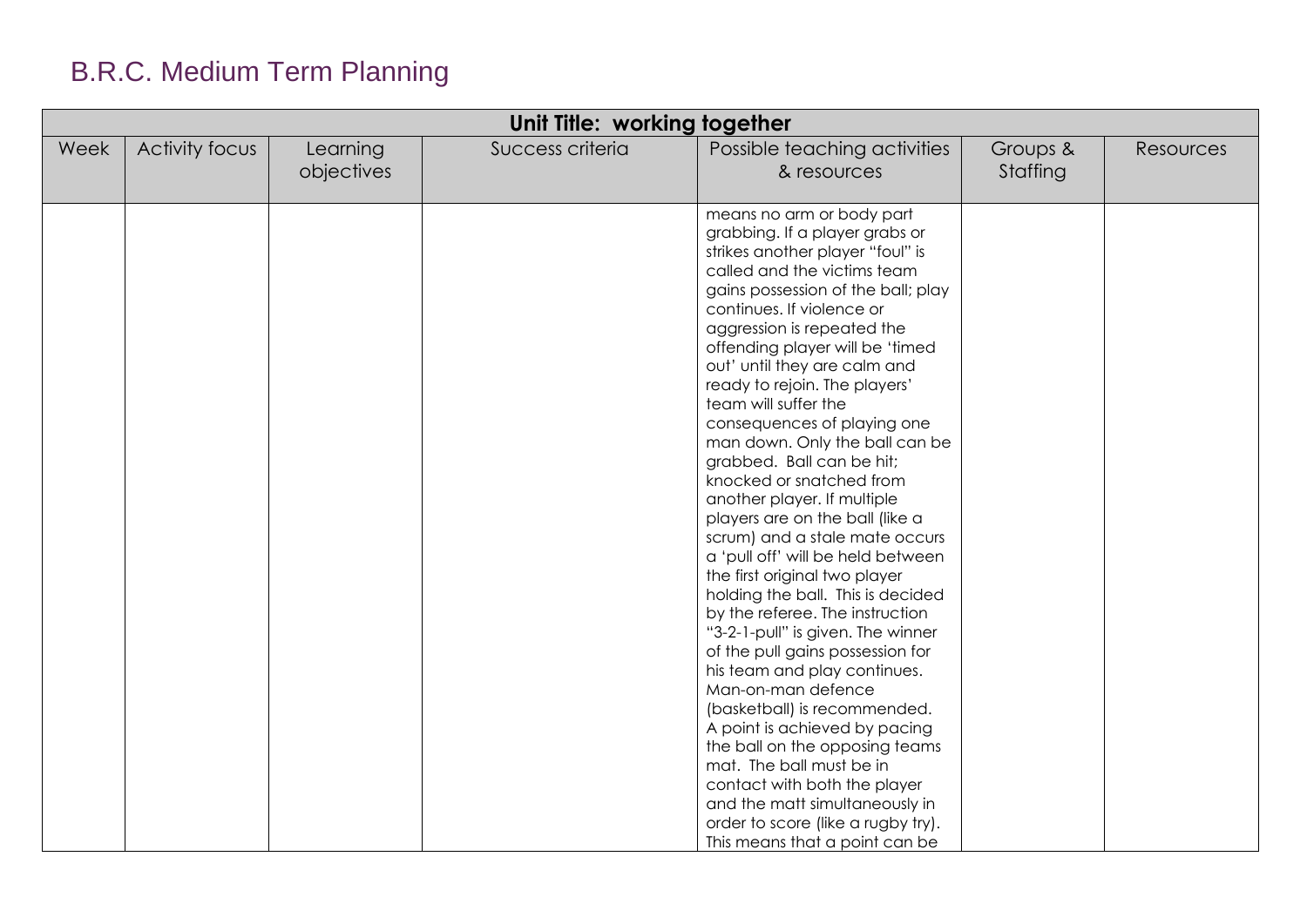| Unit Title: working together |                         |                                                                  |                                                                                                                     |                                                                                                                                                                                                                                                                                                                                                                                                                                                                            |                      |           |  |  |
|------------------------------|-------------------------|------------------------------------------------------------------|---------------------------------------------------------------------------------------------------------------------|----------------------------------------------------------------------------------------------------------------------------------------------------------------------------------------------------------------------------------------------------------------------------------------------------------------------------------------------------------------------------------------------------------------------------------------------------------------------------|----------------------|-----------|--|--|
| Week                         | Activity focus          | Learning<br>objectives                                           | Success criteria                                                                                                    | Possible teaching activities<br>& resources                                                                                                                                                                                                                                                                                                                                                                                                                                | Groups &<br>Staffing | Resources |  |  |
|                              |                         |                                                                  |                                                                                                                     | blocked if another players hand<br>is underneath the ball or if the<br>ball is dropped but still hits the<br>mat for example. Padded mats<br>are in place at each end of the<br>play area to allow for these<br>types of scrums to go to ground.<br>Referees decision on points<br>scored is final. Goal hogging or<br>standing on the opposing teams<br>mat should be discouraged.<br>There is no assignment of<br>'goalies' as each player should<br>play an equal role. |                      |           |  |  |
|                              |                         |                                                                  | <b>Cerebral development</b>                                                                                         |                                                                                                                                                                                                                                                                                                                                                                                                                                                                            |                      |           |  |  |
|                              | Come to my<br>party if. | Listen to what is<br>being said in<br>order to break the<br>code | Students engage in appropriate<br>request and responses<br>Students break code and are<br>allowed to join the party | Concentration code breaking<br>game.<br>If players break the code they<br>can come, if not they are<br>politely told; sorry, no you can't<br>bring your (object).<br>I'm having a party and i will<br>take a (insert code) (insert<br>object) would you like to come?<br>I would like to come to your<br>party, can i please bring a (insert<br>code) (object).<br>Repeated denials for requests<br>are made until all players are at<br>the party. If only one or a few   |                      |           |  |  |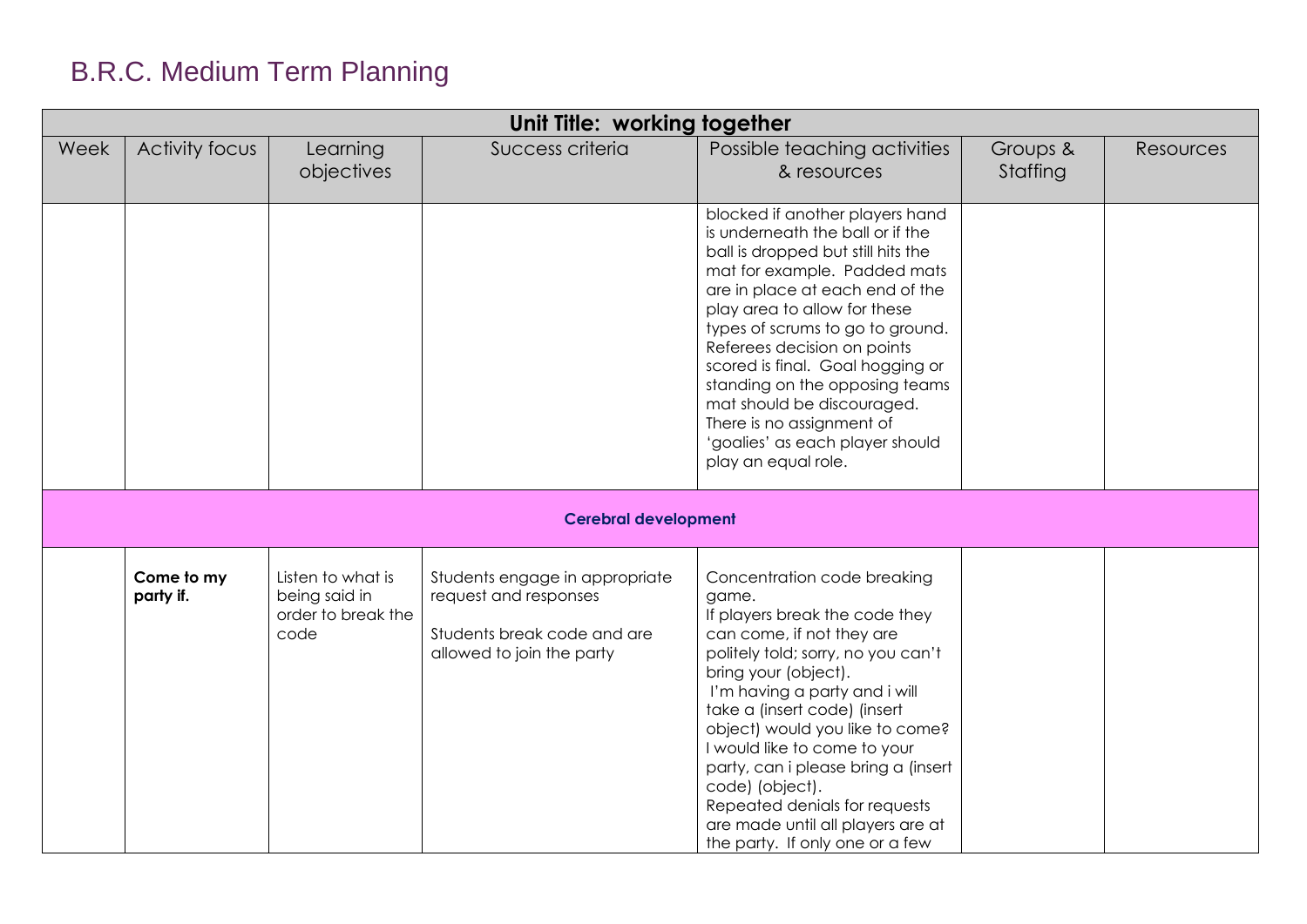| Unit Title: working together |                          |                                                                              |                                                                                                       |                                                                                                                                                                                                 |                      |           |  |  |
|------------------------------|--------------------------|------------------------------------------------------------------------------|-------------------------------------------------------------------------------------------------------|-------------------------------------------------------------------------------------------------------------------------------------------------------------------------------------------------|----------------------|-----------|--|--|
| Week                         | <b>Activity focus</b>    | Learning<br>objectives                                                       | Success criteria                                                                                      | Possible teaching activities<br>& resources                                                                                                                                                     | Groups &<br>Staffing | Resources |  |  |
|                              |                          |                                                                              |                                                                                                       | individuals break the code, then<br>ask them to reveal while they<br>think that they can come.                                                                                                  |                      |           |  |  |
|                              | Friendship               | Big-sub project<br>objectives<br>attached to<br>scheme                       | Students complete tasks                                                                               | Resource pack includes videos<br>exercise and worksheets                                                                                                                                        |                      |           |  |  |
|                              | <b>Relationships</b>     | Self improvement<br>including<br>conduct in<br>intimate social<br>situations | Students engage in discussion<br>about relationships                                                  | Teacher led discussions using<br>white board to record class<br>thoughts.<br>Topics include:<br>Honesty<br>Self awareness<br>Bravado<br>Ego<br>Lies<br>Harassment<br><b>Expressing emotions</b> |                      |           |  |  |
|                              | <b>Social situations</b> | Self improvement<br>including<br>conduct in social<br>situations             | Students engage in discussion<br>about social situations,<br>appropriate behaviours and<br>etiquette. | Teacher led discussions using<br>white board to record class<br>thoughts.<br>Topics include:<br>Honesty<br>Dreams                                                                               |                      |           |  |  |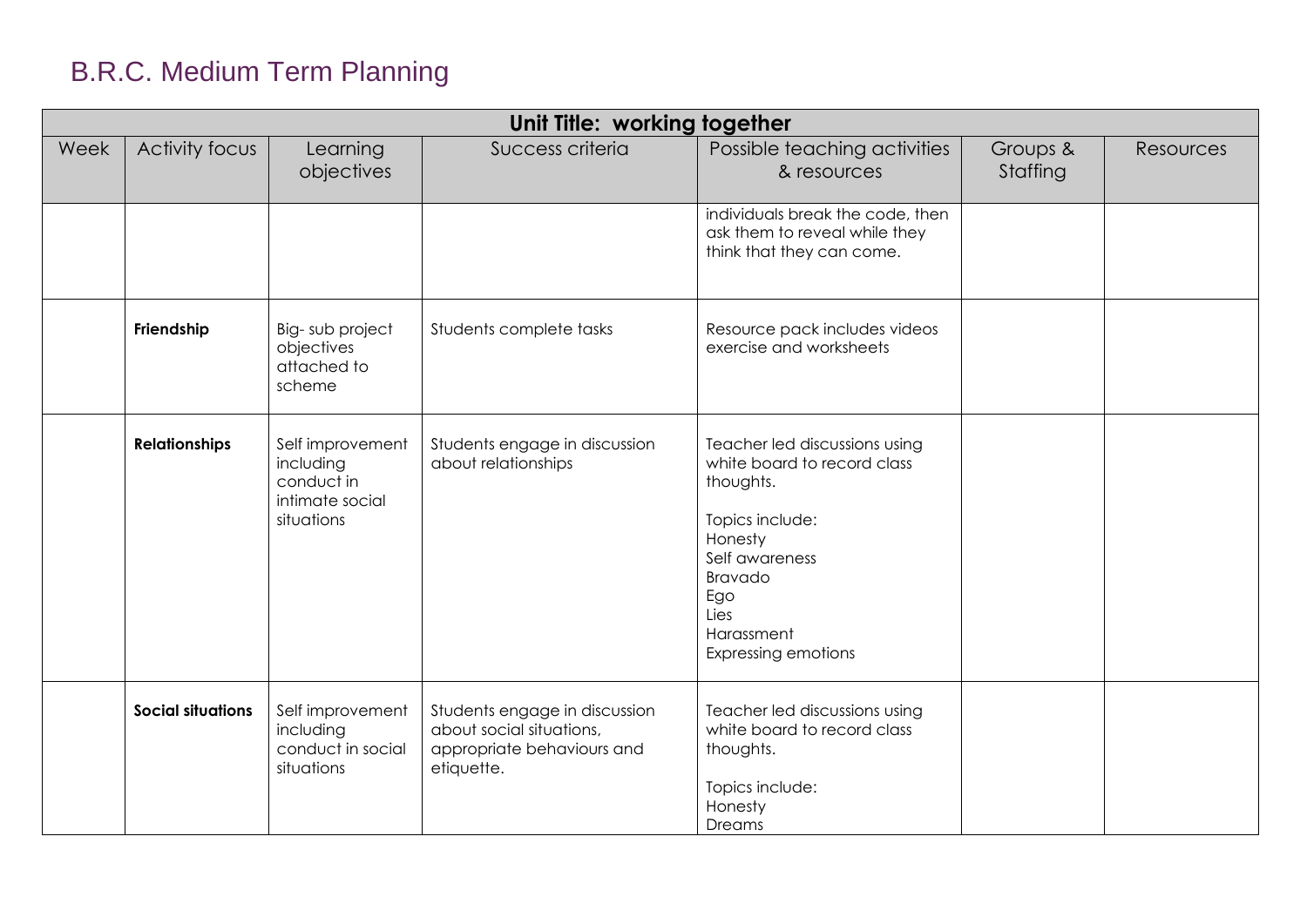| Unit Title: working together |                                  |                                                                                                                                                         |                                                                                                                                                                                                                                                                           |                                                                                                                                                                                                                                                                                                                                                                        |                      |                        |  |  |
|------------------------------|----------------------------------|---------------------------------------------------------------------------------------------------------------------------------------------------------|---------------------------------------------------------------------------------------------------------------------------------------------------------------------------------------------------------------------------------------------------------------------------|------------------------------------------------------------------------------------------------------------------------------------------------------------------------------------------------------------------------------------------------------------------------------------------------------------------------------------------------------------------------|----------------------|------------------------|--|--|
| Week                         | <b>Activity focus</b>            | Learning<br>objectives                                                                                                                                  | Success criteria                                                                                                                                                                                                                                                          | Possible teaching activities<br>& resources                                                                                                                                                                                                                                                                                                                            | Groups &<br>Staffing | Resources              |  |  |
|                              |                                  |                                                                                                                                                         |                                                                                                                                                                                                                                                                           | Sexual expression<br>Opinion<br>Offending people<br>Jokes<br>Thinking before speaking<br>Empathy<br>Listening                                                                                                                                                                                                                                                          |                      |                        |  |  |
|                              | Think before you<br>sleep videos | <b>Building self</b><br>esteem<br><b>Building</b><br>awareness of the<br>world around<br>them<br><b>Building</b><br>awareness of the<br>human condition | Students watch videos presented<br>by psychologists that discuss<br>relevant and topical issues<br>surrounding the human condition.<br>Students apply lessons to their<br>own behaviour<br>Students recognise their own<br>behaviour patterns                             | Reflection time becomes<br>deeper and begins to discuss<br>wider social issues<br>Students by this point have<br>developed the attention span to<br>watch a 10-20 minute short film<br>or documentary that discusses<br>any number of social<br>psychological issues.                                                                                                  |                      | Youtube<br>AV eqipment |  |  |
|                              |                                  | Developing<br>critical thinking<br>Awareness of<br>social issues                                                                                        | Students become more self<br>aware<br>Students develop empathy<br>Students recognise that their<br>behaviours are not unusual or<br>'wrong' but part of the human<br>condition and can be learnt from<br>and changed or improved<br>Students develop their own<br>opinion | Introductions to film contexts<br>should be made relating to the<br>topic or behaviour to be<br>discussed.<br>The film is watched paused at<br>poignant points if at all<br>necessary. All 'think before you<br>sleep videos' have moral lessons<br>at the end and should be<br>played through. 'Jordan<br>Peterson', 'ted ex' or 'dw<br>documentaries' films may need |                      |                        |  |  |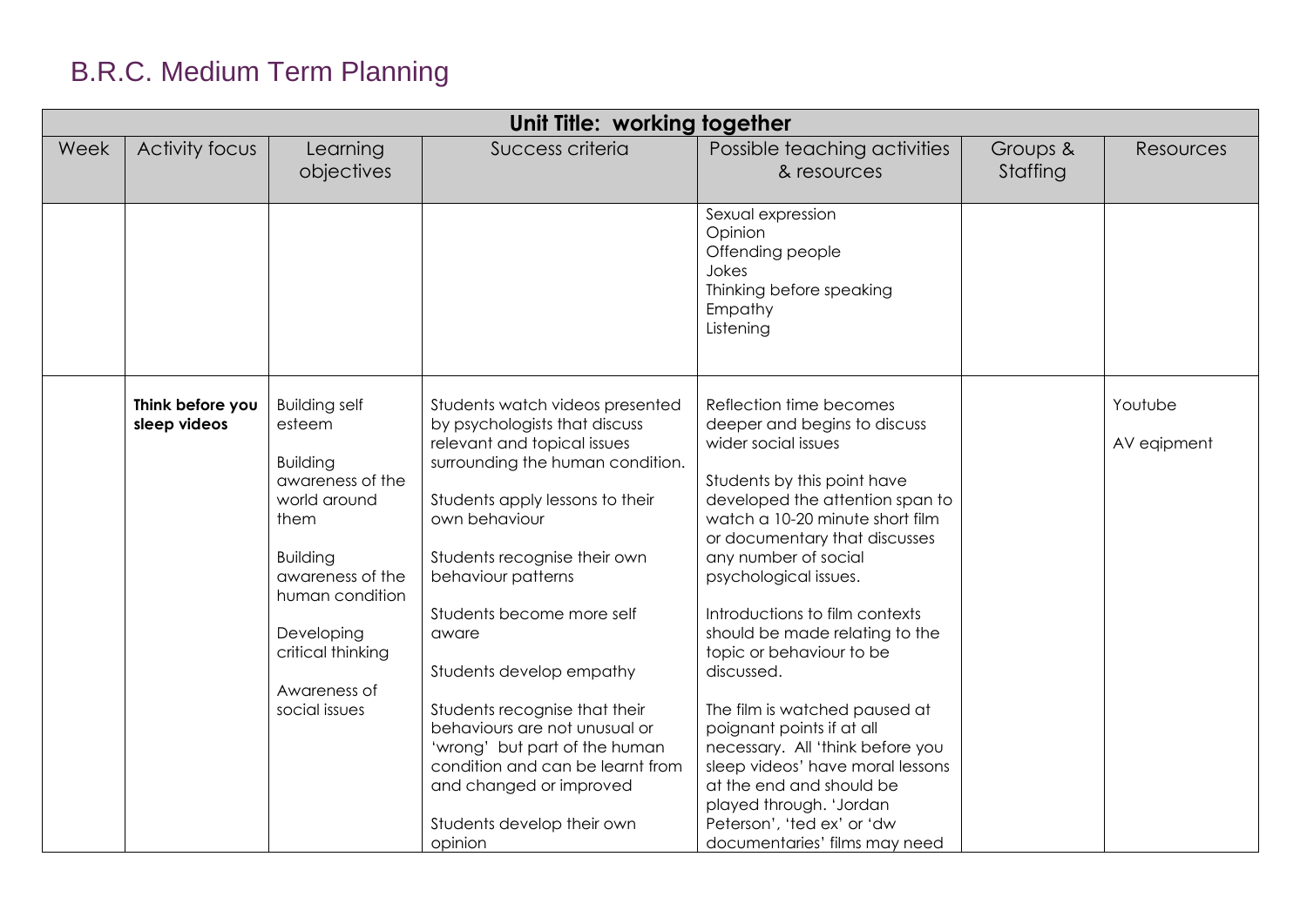|                                | Unit Title: working together                         |                                                    |                                                                                                                                                                                                                                                                                                                                              |                                                                                                                                                                                                                                                                                                                                                                                               |                      |                                                |  |  |  |
|--------------------------------|------------------------------------------------------|----------------------------------------------------|----------------------------------------------------------------------------------------------------------------------------------------------------------------------------------------------------------------------------------------------------------------------------------------------------------------------------------------------|-----------------------------------------------------------------------------------------------------------------------------------------------------------------------------------------------------------------------------------------------------------------------------------------------------------------------------------------------------------------------------------------------|----------------------|------------------------------------------------|--|--|--|
| Week                           | Activity focus                                       | Learning<br>objectives                             | Success criteria                                                                                                                                                                                                                                                                                                                             | Possible teaching activities<br>& resources                                                                                                                                                                                                                                                                                                                                                   | Groups &<br>Staffing | <b>Resources</b>                               |  |  |  |
|                                |                                                      |                                                    | Students develop critical thinking<br>Students are less likely to be<br>subject to 'following' absently                                                                                                                                                                                                                                      | to be paused.<br>Discussions at the end of the<br>films should be encouraged<br>incorporating personal<br>examples of behaviours<br>discussed.                                                                                                                                                                                                                                                |                      |                                                |  |  |  |
| <b>Construction challenges</b> |                                                      |                                                    |                                                                                                                                                                                                                                                                                                                                              |                                                                                                                                                                                                                                                                                                                                                                                               |                      |                                                |  |  |  |
|                                | <b>Tallest Tower</b><br><b>Building</b><br>challenge | To communicate<br>effectively to<br>build a tower. | Discussion:<br>Demonstration<br>'Doing'<br>I understand the task<br>I can express my ideas<br>I can listen to other peoples' ideas<br>Can I discuss potential solutions<br>I can compromise<br>I can choose a role<br>I can perform a specific task<br>I can work in a team<br>I can adapt to a changing<br>situation<br>Have efforts marked | This game is all about working<br>together to build something<br>great. It lets students work<br>together, develop great things,<br>and makes them think critically<br>and learn from their mistakes<br>and successes. As a teacher,<br>you give the teams an<br>assignment.<br>In this challenge the teams have<br>to build the tallest freestanding<br>tower using paper straws and<br>tape |                      | Scissors<br>masking<br>tape<br>paper<br>straws |  |  |  |
| $\overline{2}$                 | Over the electric                                    | To cross a barrier                                 | Discussion:                                                                                                                                                                                                                                                                                                                                  | Team building game.                                                                                                                                                                                                                                                                                                                                                                           |                      |                                                |  |  |  |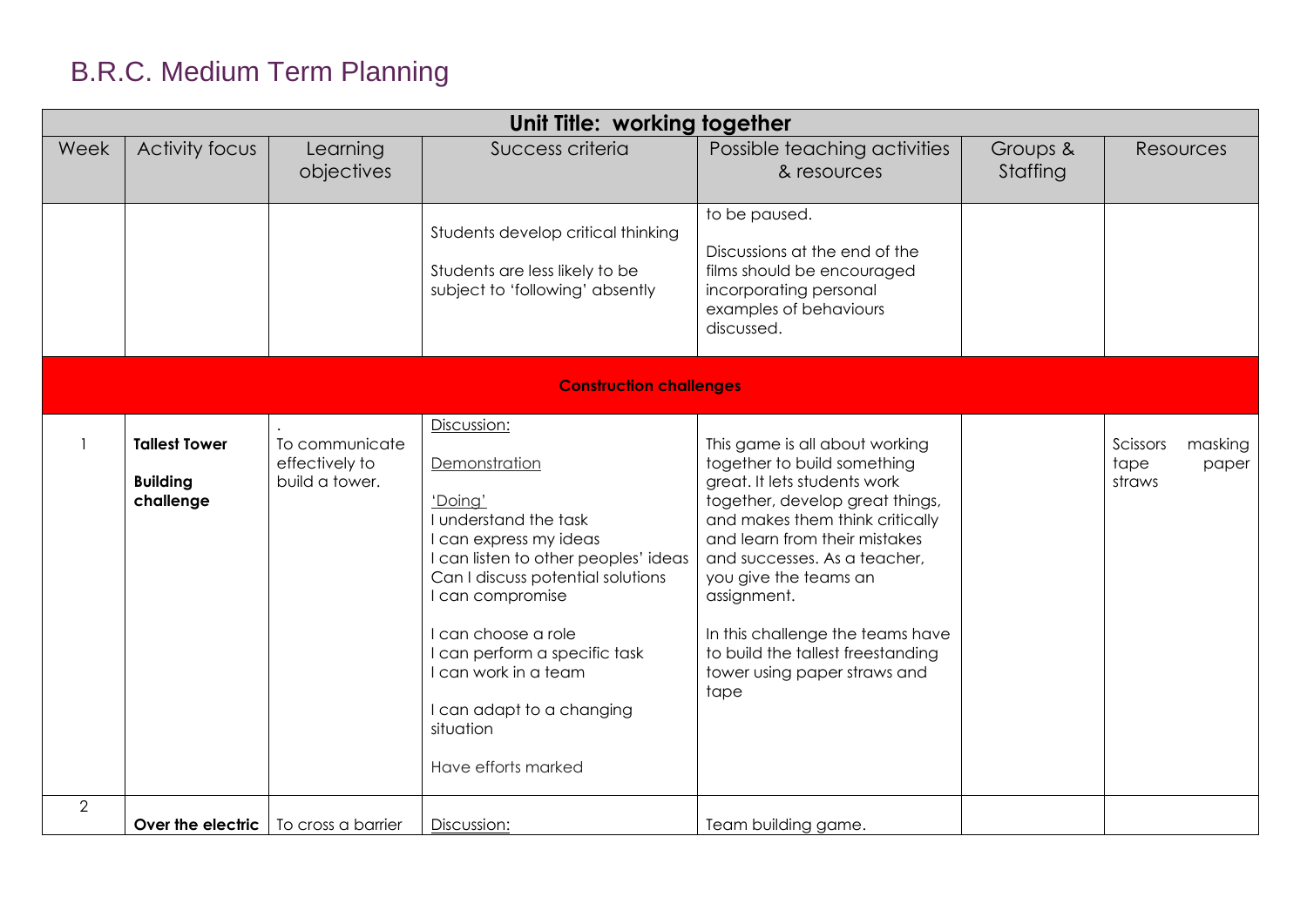| Unit Title: working together |                                            |                                                                      |                                                                                                                                                                                                                                                                             |                                                                                                                                                                                                                                                                                                                                                                                                                                                                                                                                                          |                      |                  |  |  |  |
|------------------------------|--------------------------------------------|----------------------------------------------------------------------|-----------------------------------------------------------------------------------------------------------------------------------------------------------------------------------------------------------------------------------------------------------------------------|----------------------------------------------------------------------------------------------------------------------------------------------------------------------------------------------------------------------------------------------------------------------------------------------------------------------------------------------------------------------------------------------------------------------------------------------------------------------------------------------------------------------------------------------------------|----------------------|------------------|--|--|--|
| Week                         | Activity focus                             | Learning<br>objectives                                               | Success criteria                                                                                                                                                                                                                                                            | Possible teaching activities<br>& resources                                                                                                                                                                                                                                                                                                                                                                                                                                                                                                              | Groups &<br>Staffing | <b>Resources</b> |  |  |  |
|                              | fence                                      | ensuring no-one is<br>left behind                                    | Demonstration<br>'Doing'<br>I understand the task<br>I can express my ideas<br>I can listen to other peoples' ideas<br>Can I discuss potential solutions<br>I can compromise                                                                                                | Imagine two chairs connected<br>with a wire at about 1m high.<br>Imagine this is an electric fence.<br>If you touch it, you're dead.<br>Even worse everyone is dead,<br>because all the students must<br>stay connected as well, and just<br>like with an electric fence, if one<br>person touches it, the electric<br>shock guides through all the<br>persons until the last one.<br>The goal is to get over the fence<br>while holding hands. It's a real<br>challenge, as not everyone can<br>just jump over it. It takes real<br>teamwork to succeed |                      |                  |  |  |  |
| $\mathfrak{S}$               | Lego tower<br><b>Building</b><br>challenge | To communicate<br>effectively to<br>build the biggest<br>lego tower. | Discussion:<br>Demonstration<br>'Doing'<br>I understand the task<br>I can express my ideas<br>I can listen to other peoples' ideas<br>Can I discuss potential solutions<br>I can compromise<br>I can choose a role<br>I can perform a specific task<br>I can work in a team | your teams have to build:<br>The largest tower in Lego                                                                                                                                                                                                                                                                                                                                                                                                                                                                                                   |                      |                  |  |  |  |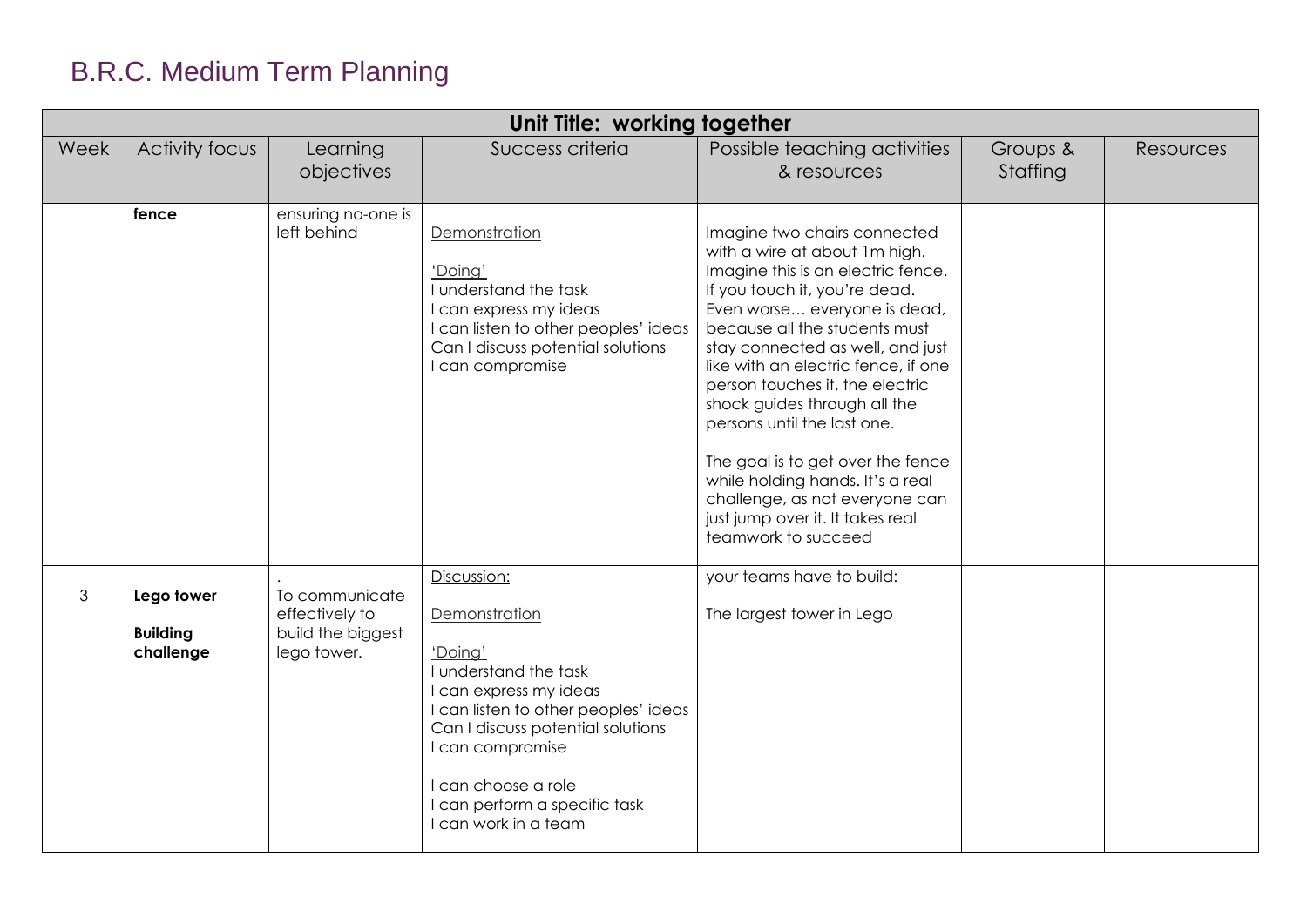| Unit Title: working together |                       |                        |                                                               |                                                                                                                                                                                                                                                                                                                                                                                                                                                                                                                                                                                                                                                                                                                                                                                                                                                                            |                      |           |  |
|------------------------------|-----------------------|------------------------|---------------------------------------------------------------|----------------------------------------------------------------------------------------------------------------------------------------------------------------------------------------------------------------------------------------------------------------------------------------------------------------------------------------------------------------------------------------------------------------------------------------------------------------------------------------------------------------------------------------------------------------------------------------------------------------------------------------------------------------------------------------------------------------------------------------------------------------------------------------------------------------------------------------------------------------------------|----------------------|-----------|--|
| Week                         | <b>Activity focus</b> | Learning<br>objectives | Success criteria                                              | Possible teaching activities<br>& resources                                                                                                                                                                                                                                                                                                                                                                                                                                                                                                                                                                                                                                                                                                                                                                                                                                | Groups &<br>Staffing | Resources |  |
|                              |                       |                        | I can adapt to a changing<br>situation<br>Have efforts marked |                                                                                                                                                                                                                                                                                                                                                                                                                                                                                                                                                                                                                                                                                                                                                                                                                                                                            |                      |           |  |
| $\overline{4}$               | Get on the chair      |                        |                                                               | For this classroom team building<br>game, students need to be<br>flexible and balanced. Provide a<br>chair for every student. All the<br>chairs should be lined up on one<br>single line. Every student stands<br>on a chair. Now, the teacher<br>asks them to go stand in a<br>certain order. For example: "I<br>want you to organize yourselves<br>from old to young." The students<br>now have to change places<br>without touching the ground.<br>With this team building exercise,<br>the students get to know each<br>other better in an interactive<br>way. The teacher can give other<br>orders like: "from tall to small." or<br>"from A to Z." Every time, the<br>students have to change their<br>positions without pushing<br>someone off the chairs. Working<br>together is crucial. If you want to<br>make it more challenging, you<br>can set a time limit. |                      |           |  |
|                              |                       |                        |                                                               |                                                                                                                                                                                                                                                                                                                                                                                                                                                                                                                                                                                                                                                                                                                                                                                                                                                                            |                      |           |  |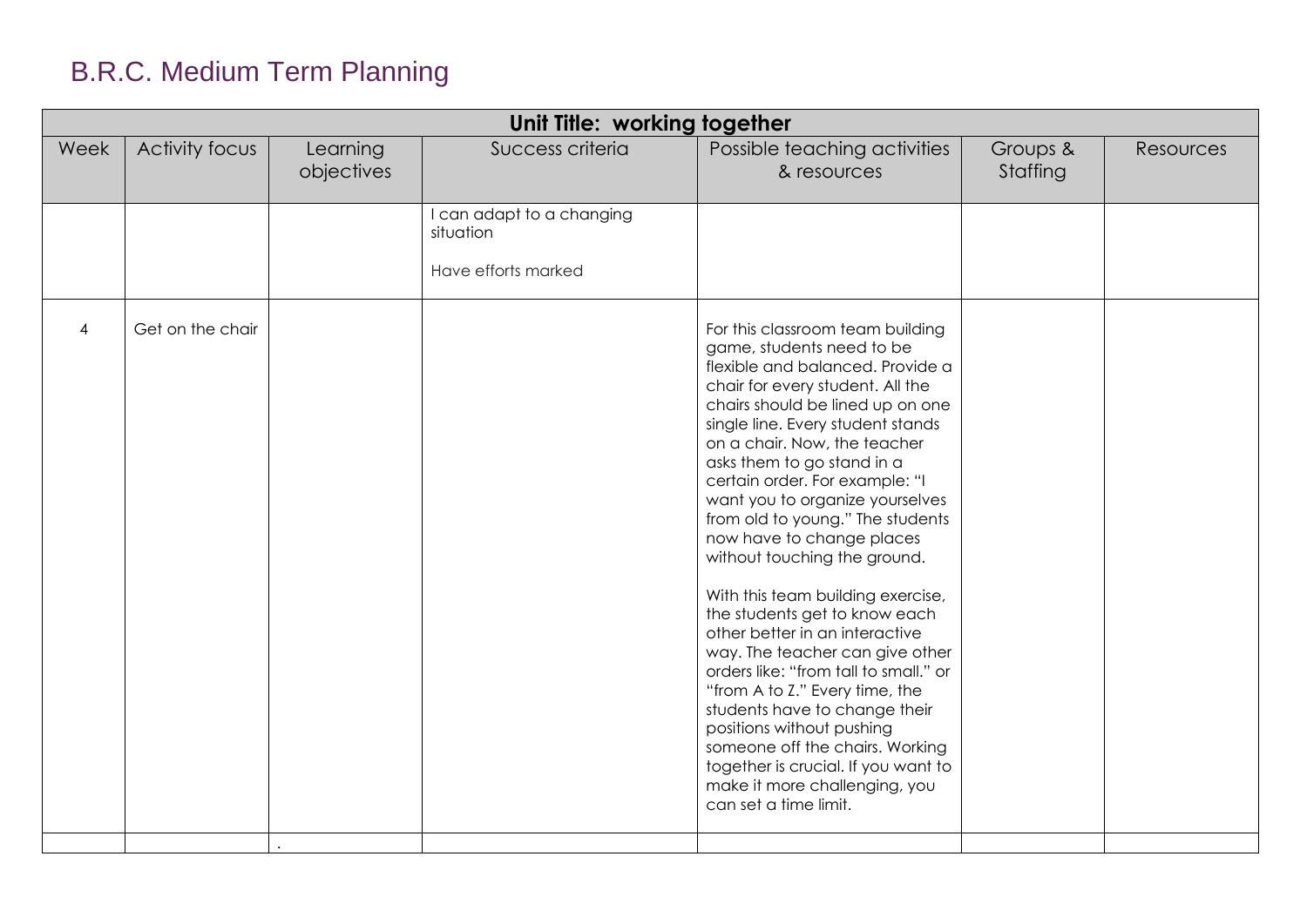|          | Unit Title: working together                                                    |                                                                                                        |                                                                                                                                                                                                                                                                                                                                              |                                                                                                                                                                                                                                                                                                                                                                                           |                      |                                    |
|----------|---------------------------------------------------------------------------------|--------------------------------------------------------------------------------------------------------|----------------------------------------------------------------------------------------------------------------------------------------------------------------------------------------------------------------------------------------------------------------------------------------------------------------------------------------------|-------------------------------------------------------------------------------------------------------------------------------------------------------------------------------------------------------------------------------------------------------------------------------------------------------------------------------------------------------------------------------------------|----------------------|------------------------------------|
| Week     | Activity focus                                                                  | Learning<br>objectives                                                                                 | Success criteria                                                                                                                                                                                                                                                                                                                             | Possible teaching activities<br>& resources                                                                                                                                                                                                                                                                                                                                               | Groups &<br>Staffing | Resources                          |
| 5        | <b>Prettiest Alien</b><br>species<br><b>Building or</b><br>drawing<br>challenge | To communicate<br>effectively to<br>build a species                                                    | Discussion:<br>Demonstration<br>'Doing'<br>I understand the task<br>I can express my ideas<br>I can listen to other peoples' ideas<br>Can I discuss potential solutions<br>I can compromise<br>I can choose a role<br>I can perform a specific task<br>I can work in a team<br>I can adapt to a changing<br>situation<br>Have efforts marked | build the prettiest "alien" species<br>similar to lego therapy but less<br>prescriptive.<br>Encourages open<br>communication through trial<br>and error.                                                                                                                                                                                                                                  |                      | Paper card<br>masking tape<br>glue |
| $\delta$ | <b>Human Knot</b>                                                               | To effectively<br>communicate as<br>a group to solve a<br>problem that<br>affects all<br>participants. | Tolerance of others<br>Problem solving ability<br>Encouraging effective<br>communication skills                                                                                                                                                                                                                                              | Team building game.<br>Students stand in a circle,<br>holding hands. Now, students<br>have to tangle themselves by<br>walking in between students in<br>front of them, going over or<br>under locked hands. They can<br>also go between other students'<br>legs. They have to make a knot<br>keeping their hands locked to<br>the other students. Now, two<br>other students need to work |                      |                                    |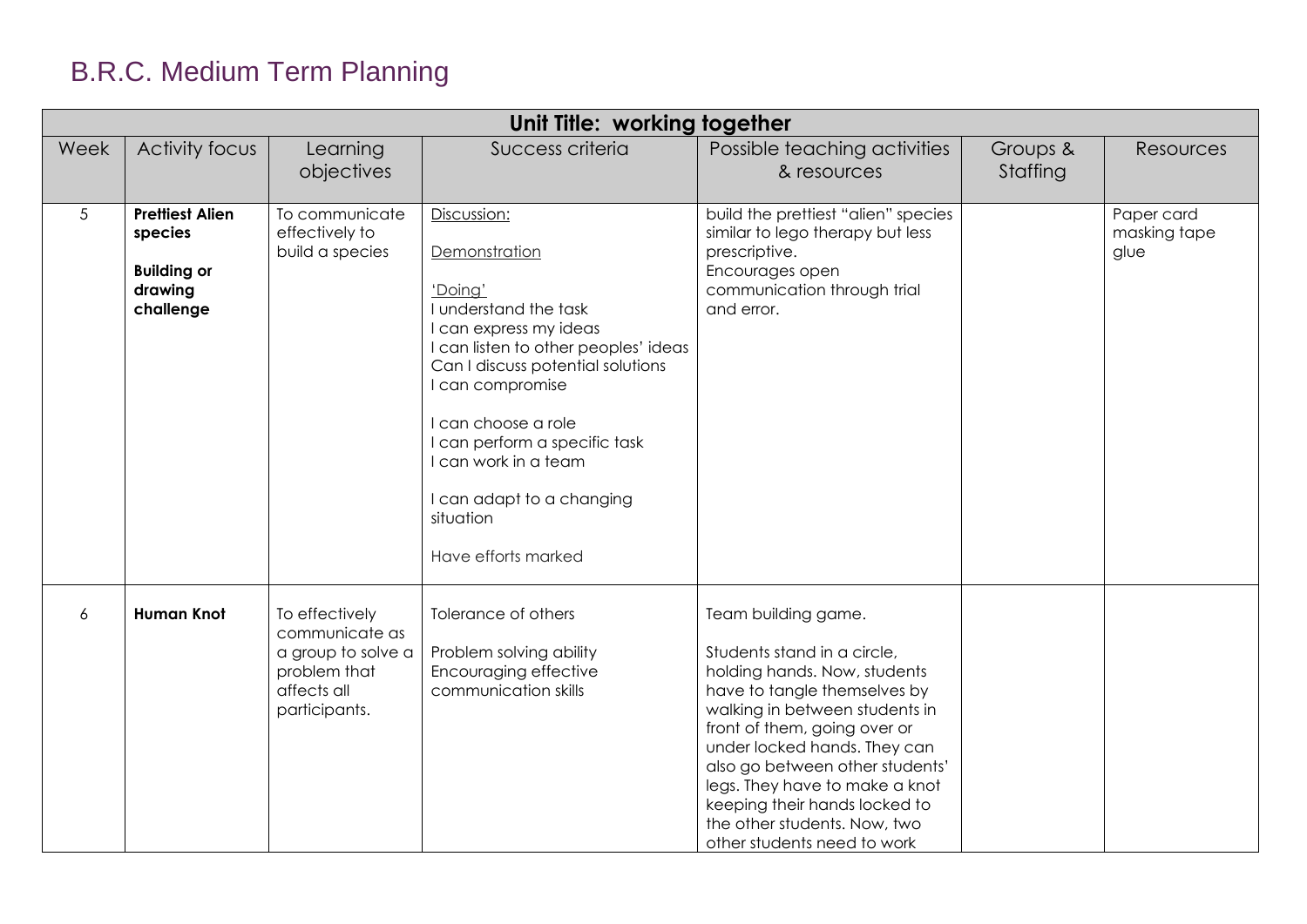|      | Unit Title: working together                          |                                                    |                                                                                                                                                                                                                                                                                                                                              |                                                                                                                                                                     |                      |           |
|------|-------------------------------------------------------|----------------------------------------------------|----------------------------------------------------------------------------------------------------------------------------------------------------------------------------------------------------------------------------------------------------------------------------------------------------------------------------------------------|---------------------------------------------------------------------------------------------------------------------------------------------------------------------|----------------------|-----------|
| Week | Activity focus                                        | Learning<br>objectives                             | Success criteria                                                                                                                                                                                                                                                                                                                             | Possible teaching activities<br>& resources                                                                                                                         | Groups &<br>Staffing | Resources |
|      |                                                       |                                                    |                                                                                                                                                                                                                                                                                                                                              | together and give instructions to<br>the human knot. They have to<br>find a way to untangle it.<br>Works even better if you have<br>competing teams.                |                      |           |
|      | <b>Biggest castle</b><br><b>Building</b><br>challenge | To communicate<br>effectively to<br>build a castle | Discussion:<br>Demonstration<br>'Doing'<br>I understand the task<br>I can express my ideas<br>I can listen to other peoples' ideas<br>Can I discuss potential solutions<br>I can compromise<br>I can choose a role<br>I can perform a specific task<br>I can work in a team<br>I can adapt to a changing<br>situation<br>Have efforts marked | The biggest castle out of<br>cardboard                                                                                                                              |                      |           |
|      | <b>Story Time</b>                                     | Create a story<br>together                         | Listen to each other contribute<br>laugh together etc                                                                                                                                                                                                                                                                                        | Gather your students in a circle<br>and give each student a picture<br>of an animal, object, place,<br>You could also give each<br>student a certain emoji, such as |                      |           |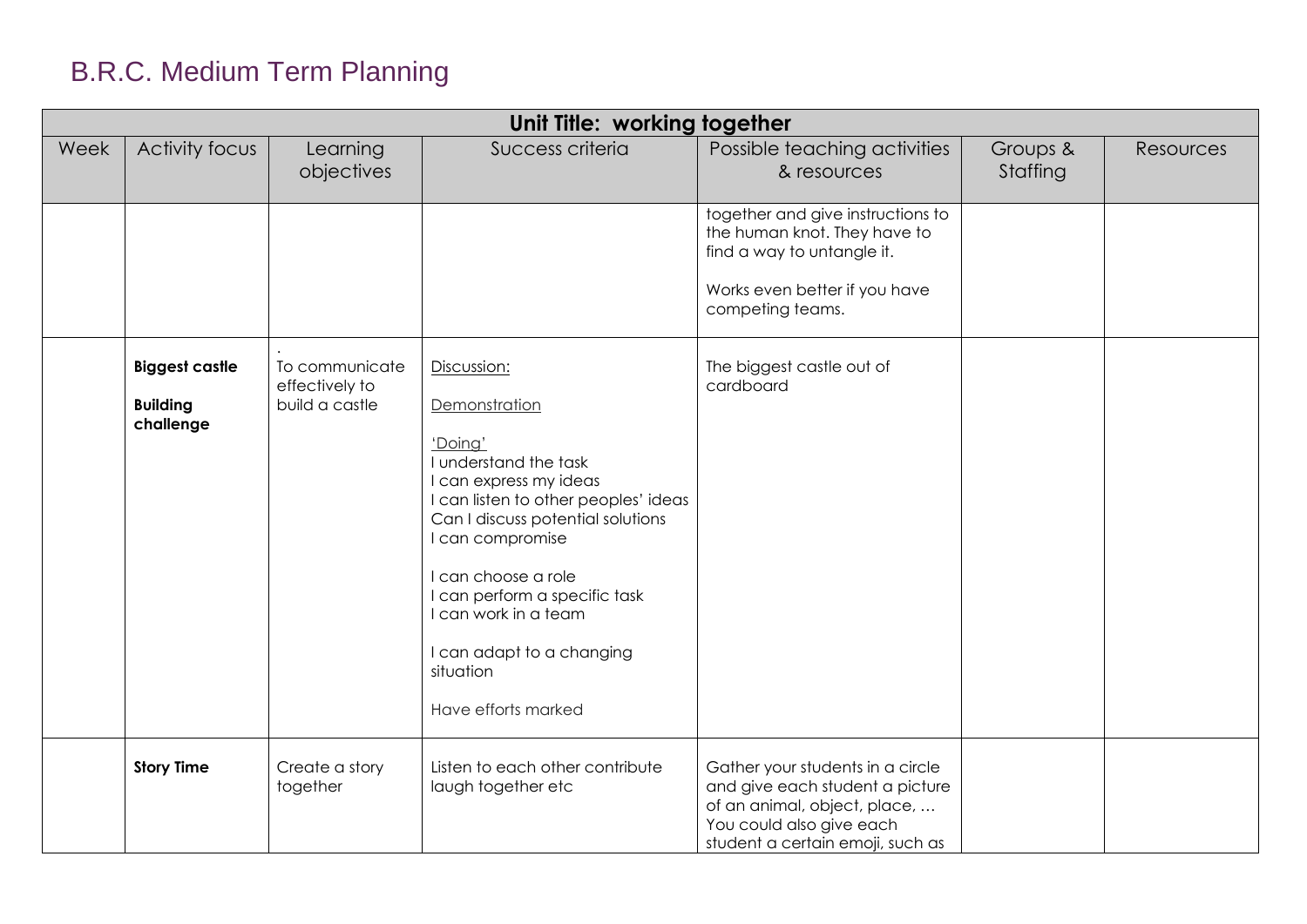|      | Unit Title: working together                           |                                                     |                                                                                                                                                                                                                                                     |                                                                                                                                                                                                                                                                                                                                                                                                                                                                                                                                  |                      |                          |  |
|------|--------------------------------------------------------|-----------------------------------------------------|-----------------------------------------------------------------------------------------------------------------------------------------------------------------------------------------------------------------------------------------------------|----------------------------------------------------------------------------------------------------------------------------------------------------------------------------------------------------------------------------------------------------------------------------------------------------------------------------------------------------------------------------------------------------------------------------------------------------------------------------------------------------------------------------------|----------------------|--------------------------|--|
| Week | Activity focus                                         | Learning<br>objectives                              | Success criteria                                                                                                                                                                                                                                    | Possible teaching activities<br>& resources                                                                                                                                                                                                                                                                                                                                                                                                                                                                                      | Groups &<br>Staffing | <b>Resources</b>         |  |
|      |                                                        |                                                     |                                                                                                                                                                                                                                                     | a snail, a church, skis, a dancer,<br>a baby, and so on.<br>Now, start a story by creating an<br>introduction of your own. The<br>next student goes further on the<br>previous storyline and adds an<br>extra narrative with the picture<br>they're holding. This process<br>continues until you reach the<br>last student. Together, you<br>created a very complex and<br>creative story. Every student<br>took part in the story. This game<br>is ideal for promoting<br>communication, as well as a<br>creative collaboration |                      |                          |  |
|      |                                                        |                                                     | <b>Craft fine motor communication challenges</b>                                                                                                                                                                                                    |                                                                                                                                                                                                                                                                                                                                                                                                                                                                                                                                  |                      |                          |  |
|      | <b>Tallest giraffe</b><br><b>Building</b><br>challenge | To communicate<br>effectively to<br>build a giraffe | Discussion:<br>Demonstration<br>'Doing'<br>I understand the task<br>I can express my ideas<br>I can listen to other peoples' ideas<br>Can I discuss potential solutions<br>I can compromise<br>I can choose a role<br>I can perform a specific task | Tallest giraffe out of newspaper                                                                                                                                                                                                                                                                                                                                                                                                                                                                                                 |                      | Newspaper<br>and<br>tape |  |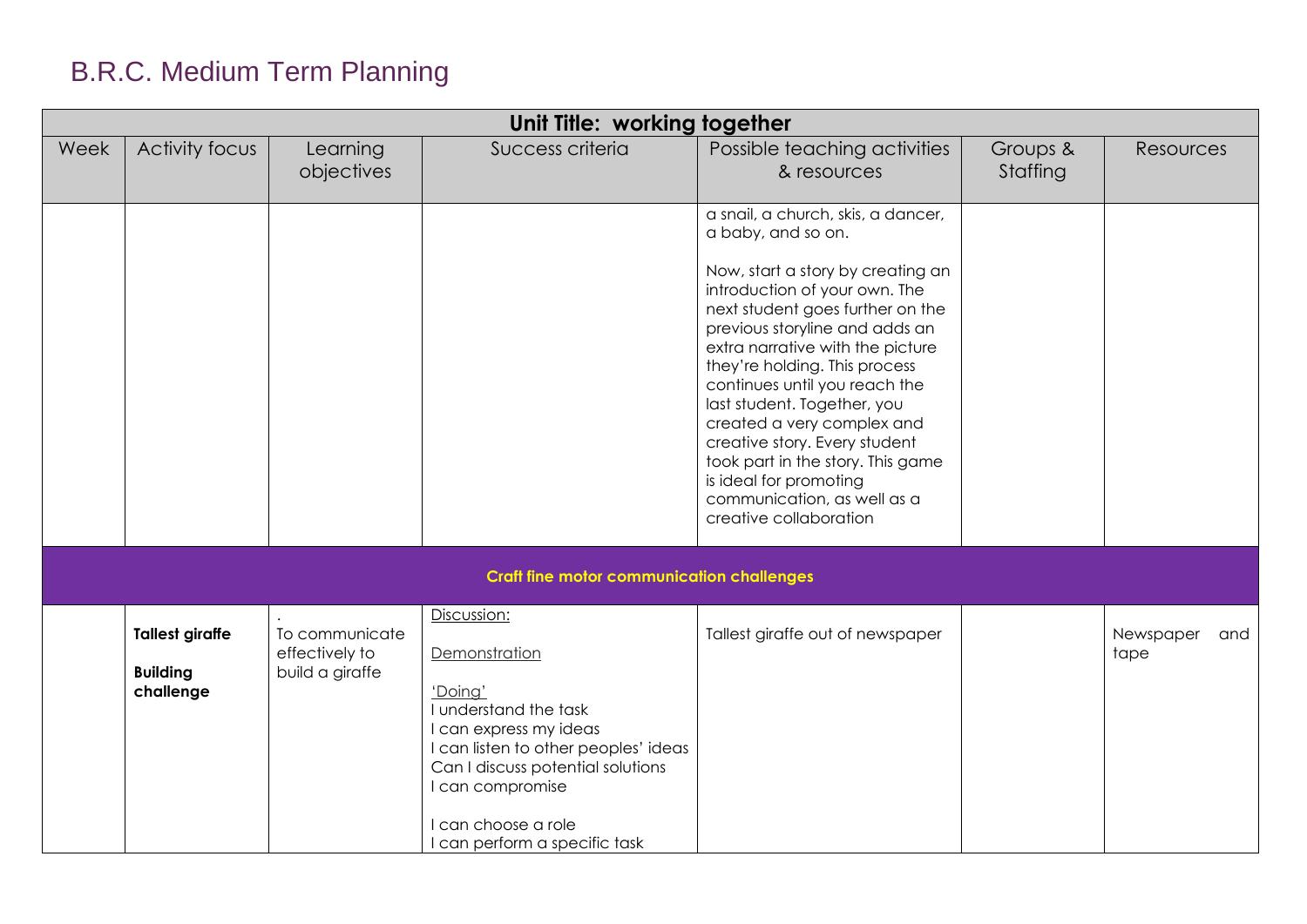|      | Unit Title: working together  |                        |                                                                                       |                                                                                                                                                                                                                                                                                                                                                                                                                                                                                                                                                          |                      |           |
|------|-------------------------------|------------------------|---------------------------------------------------------------------------------------|----------------------------------------------------------------------------------------------------------------------------------------------------------------------------------------------------------------------------------------------------------------------------------------------------------------------------------------------------------------------------------------------------------------------------------------------------------------------------------------------------------------------------------------------------------|----------------------|-----------|
| Week | Activity focus                | Learning<br>objectives | Success criteria                                                                      | Possible teaching activities<br>& resources                                                                                                                                                                                                                                                                                                                                                                                                                                                                                                              | Groups &<br>Staffing | Resources |
|      |                               |                        | I can work in a team<br>I can adapt to a changing<br>situation<br>Have efforts marked |                                                                                                                                                                                                                                                                                                                                                                                                                                                                                                                                                          |                      |           |
| 9    | <b>Shrinking</b><br>classroom |                        |                                                                                       | Here, students have to organize<br>themselves in a way they can fit<br>a classroom space that's rapidly<br>shrinking. Divide your classroom<br>into two groups. These two<br>groups are competitors. They<br>both stand in a defined place.<br>The teacher reduces the<br>standing area with, for example,<br>a rope or small traffic cones. The<br>students have to find a way to<br>all fit in the limited area. As a<br>teacher, you keep pushing their<br>limits by reducing the area. The<br>group that can get in the<br>smallest "classroom" wins |                      |           |
| 10   | <b>Blanket Switch</b>         |                        |                                                                                       | Divide the classroom into 3<br>teams.<br>Each team stands on a blanket,<br>leaving about a quarter of the<br>blanket space.<br>Now, the three teams have to<br>turn over the blanket without<br>leaving it.                                                                                                                                                                                                                                                                                                                                              |                      |           |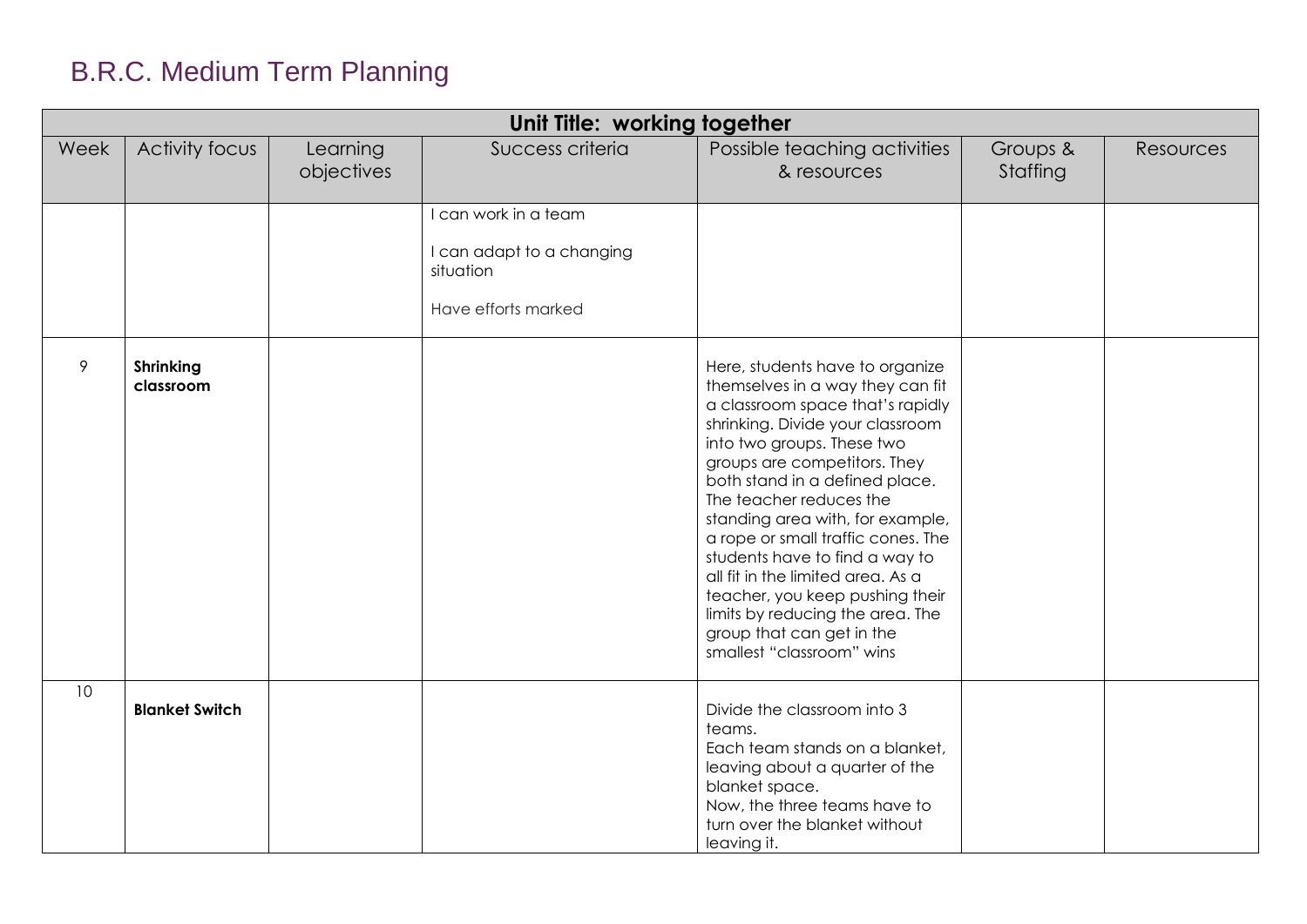|      | Unit Title: working together |                        |                         |                                                                                                                                                                                                                                                                                                                                                                                                                                                                                                                                                                                                                         |                      |                  |
|------|------------------------------|------------------------|-------------------------|-------------------------------------------------------------------------------------------------------------------------------------------------------------------------------------------------------------------------------------------------------------------------------------------------------------------------------------------------------------------------------------------------------------------------------------------------------------------------------------------------------------------------------------------------------------------------------------------------------------------------|----------------------|------------------|
| Week | Activity focus               | Learning<br>objectives | Success criteria        | Possible teaching activities<br>& resources                                                                                                                                                                                                                                                                                                                                                                                                                                                                                                                                                                             | Groups &<br>Staffing | <b>Resources</b> |
|      |                              |                        |                         | This means they have to work<br>together to end up standing on<br>the other side of the blanket.                                                                                                                                                                                                                                                                                                                                                                                                                                                                                                                        |                      |                  |
|      |                              |                        | <b>TRUST CHALLENGES</b> |                                                                                                                                                                                                                                                                                                                                                                                                                                                                                                                                                                                                                         |                      |                  |
| 11   | <b>Obstacle Course</b>       |                        |                         | Using tables, benches, chairs<br>and dustbins as obstacles in the<br>classroom.<br>Create a real maze full of<br>"roadblocks". Divide your<br>students into small groups of 2.<br>One is blindfolded and the other<br>guides the blindfolded students<br>through all the obstacles.<br>This activity is based upon one's<br>trust in another. If you want to<br>spice things up, you could let 2<br>or 3 groups race each other<br>through the obstacles. The<br>fastest one through wins.<br>Be careful though, it's still<br>important to guide the<br>blindfolded student through the<br>obstacles without a scratch |                      |                  |
| 12   | Mine field                   |                        |                         | Define a square area in the                                                                                                                                                                                                                                                                                                                                                                                                                                                                                                                                                                                             |                      |                  |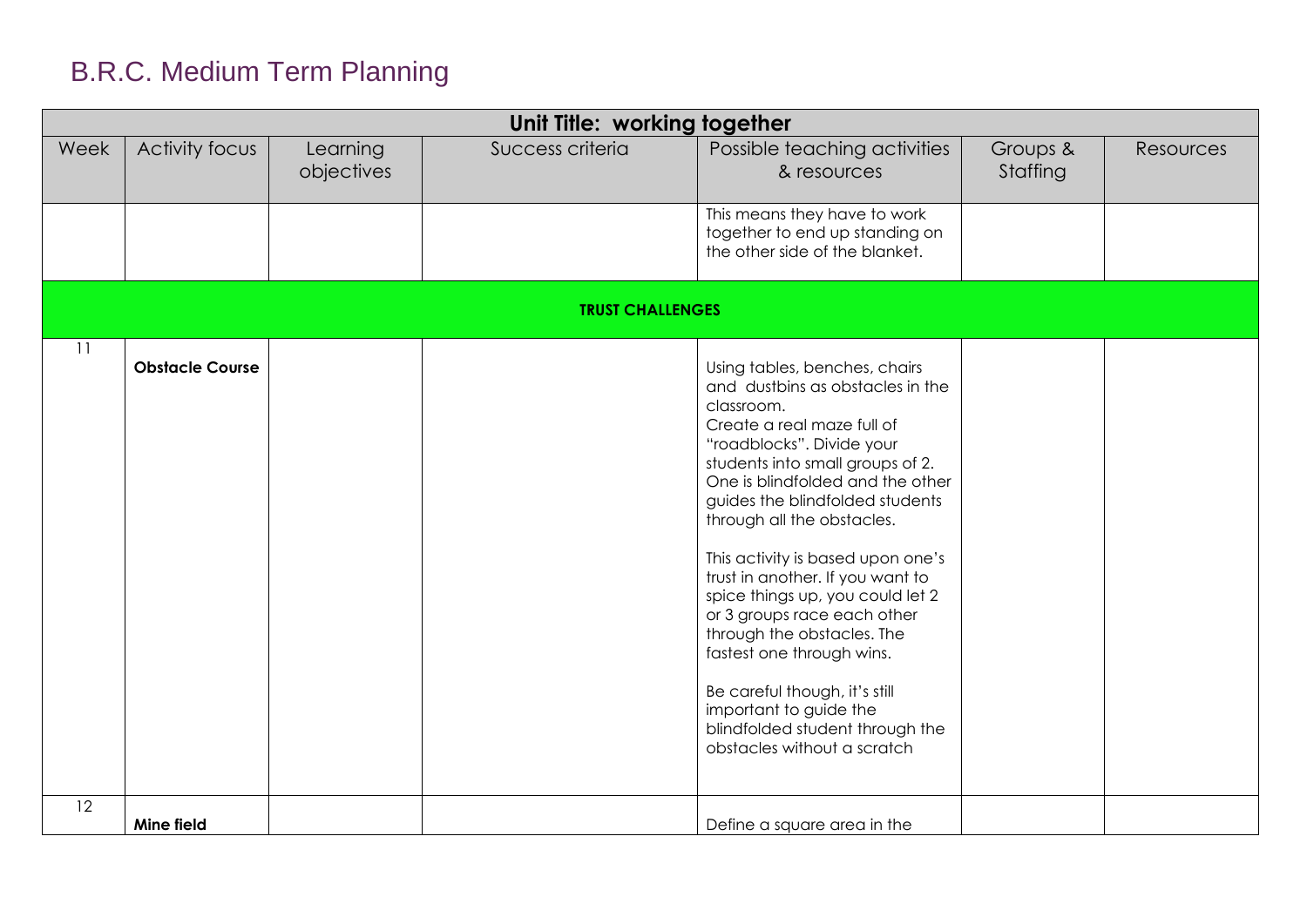| Unit Title: working together |                      |                        |                  |                                                                                                                                                                                                                                                                                                                                                                                                                                                                                                                                                 |                      |           |
|------------------------------|----------------------|------------------------|------------------|-------------------------------------------------------------------------------------------------------------------------------------------------------------------------------------------------------------------------------------------------------------------------------------------------------------------------------------------------------------------------------------------------------------------------------------------------------------------------------------------------------------------------------------------------|----------------------|-----------|
| Week                         | Activity focus       | Learning<br>objectives | Success criteria | Possible teaching activities<br>& resources                                                                                                                                                                                                                                                                                                                                                                                                                                                                                                     | Groups &<br>Staffing | Resources |
|                              |                      |                        |                  | classroom. Use tape for this.<br>Now, place plastic cones or<br>cups everywhere in the square<br>area. This now represents a<br>minefield.<br>Again, such as in 'obstacle<br>course' split up students in<br>groups of two. One is<br>blindfolded, the other gives<br>instructions. The blindfolded<br>students have to cross the<br>minefield without touching or<br>knocking down the plastic cups.<br>The other students give<br>accurate commands so the<br>blindfolded students can cross<br>the minefield without blowing up<br>a "mine". |                      |           |
| 13                           | Look into my<br>eyes |                        |                  | Students take turns staring into<br>each other's eyes for 60<br>seconds.<br>This trust activity might frighten<br>students a bit as gazing in each<br>other's eyes is not easy. But, not<br>only will they become better at<br>maintaining eye contact, they<br>should connect with one<br>another on some level.                                                                                                                                                                                                                               |                      |           |
| 14                           | <b>Falling trees</b> |                        |                  | Students stand in a close circle                                                                                                                                                                                                                                                                                                                                                                                                                                                                                                                |                      |           |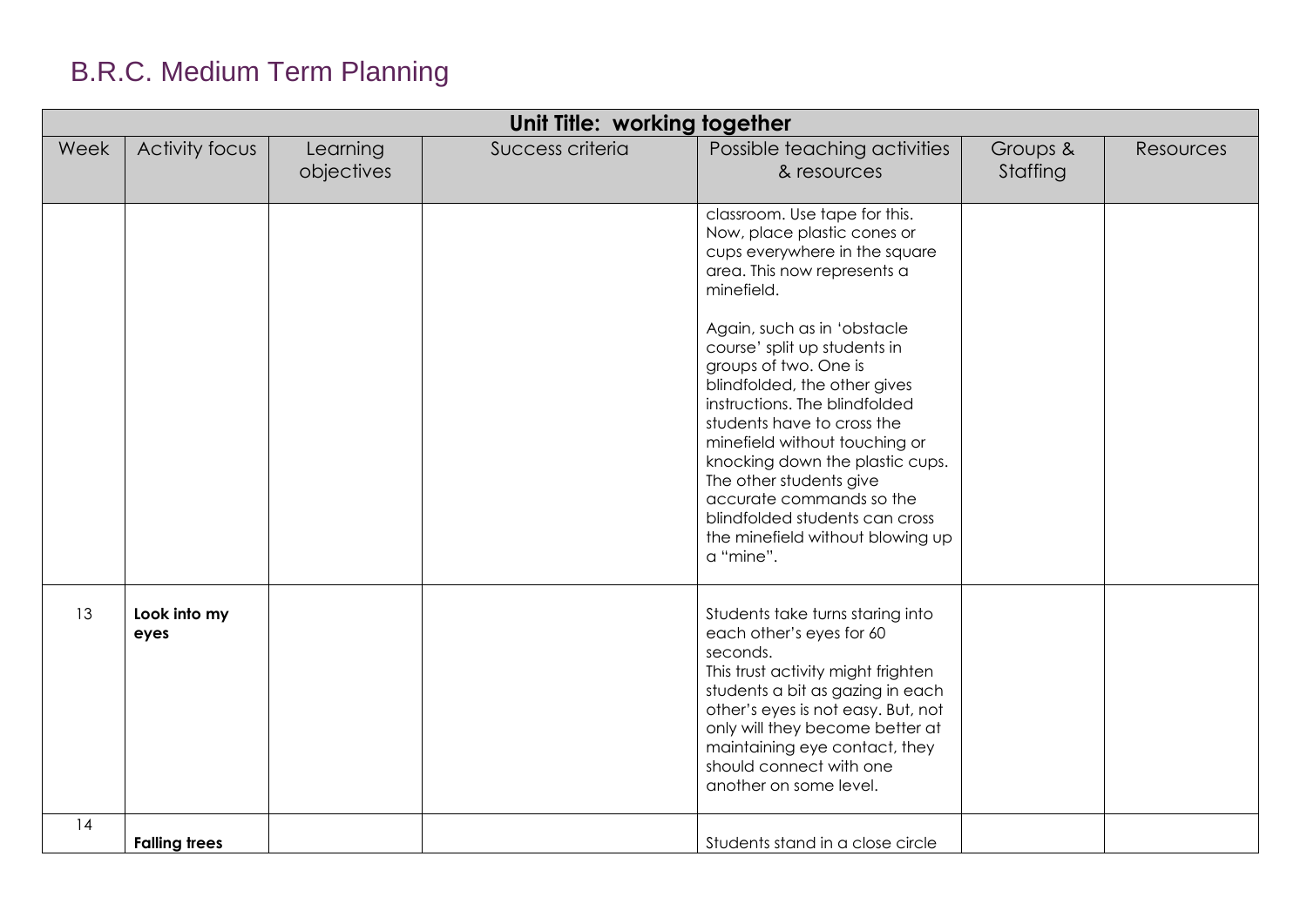|      | Unit Title: working together |                        |                  |                                                                                                                                                                                                                                                                                                                                                                                                                                                                                                                                                                                                                                                                        |                      |           |
|------|------------------------------|------------------------|------------------|------------------------------------------------------------------------------------------------------------------------------------------------------------------------------------------------------------------------------------------------------------------------------------------------------------------------------------------------------------------------------------------------------------------------------------------------------------------------------------------------------------------------------------------------------------------------------------------------------------------------------------------------------------------------|----------------------|-----------|
| Week | <b>Activity focus</b>        | Learning<br>objectives | Success criteria | Possible teaching activities<br>& resources                                                                                                                                                                                                                                                                                                                                                                                                                                                                                                                                                                                                                            | Groups &<br>Staffing | Resources |
|      |                              |                        |                  | with one student in the middle.<br>That student in the middle is a<br>tree, so he has to make his body<br>stiff. Now, that student has to fall<br>from the middle towards a<br>person in the middle. That<br>person has to catch the tree<br>and push it to another side of<br>the circle. Of course, the tree<br>may not fall.                                                                                                                                                                                                                                                                                                                                        |                      |           |
| 15   | <b>Blind Artist</b>          |                        |                  | Creative trust games for students<br>Students form pairs. The students<br>can't see each other. One<br>student gets a drawing you<br>have prepared earlier. Ideally,<br>the drawing should be<br>something relevant to what you<br>are teaching.<br>The student holding the drawing<br>needs to give good instructions<br>to the other student. The other<br>student needs to draw it without<br>being able to see the original<br>picture. If you want to spice up<br>the classroom game, you can<br>put a variety of conditions to it,<br>such as 'no asking questions',<br>'must draw with your non-writing<br>hand', etc. Aren't you curious<br>about the results? |                      |           |